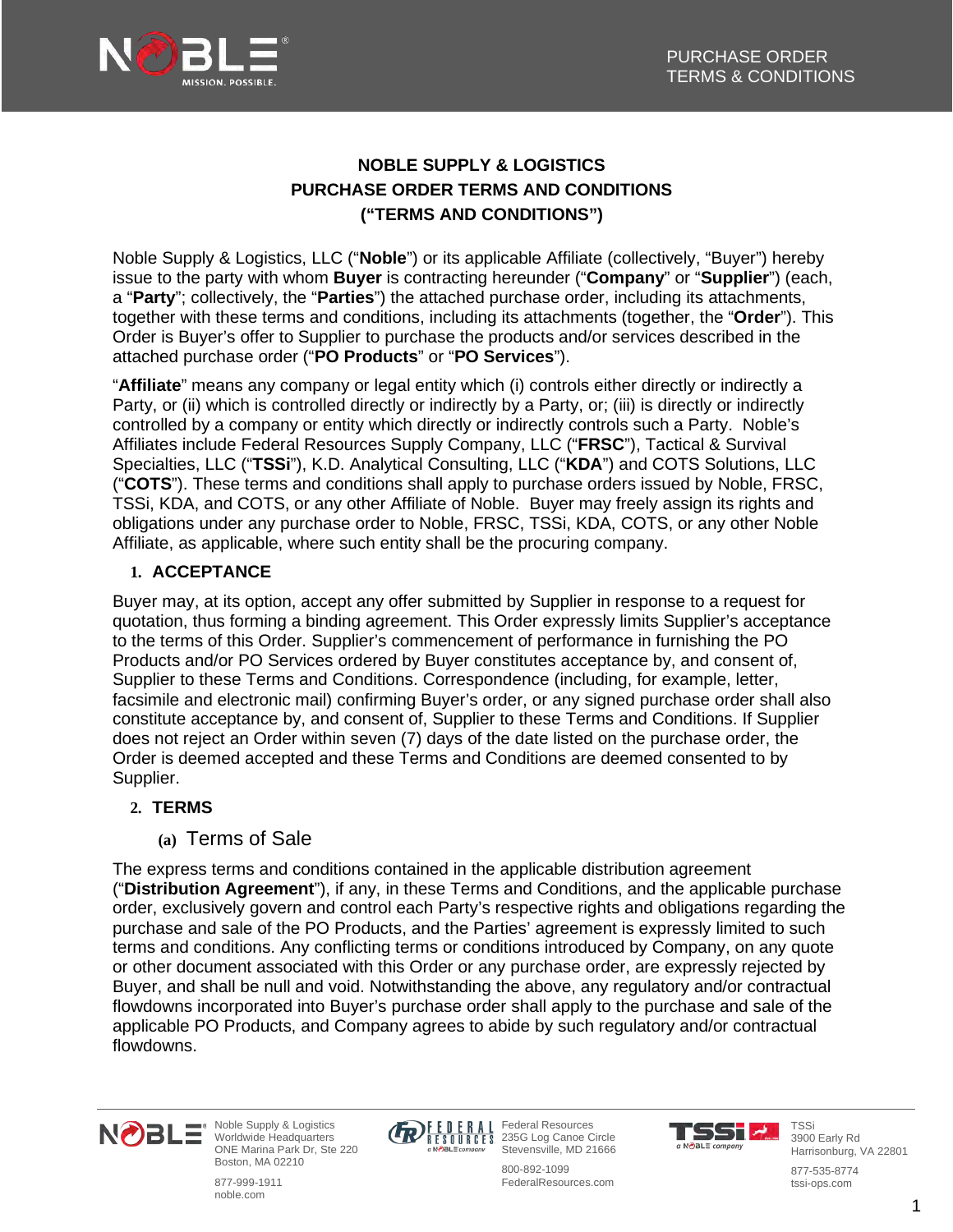

# **(b)** Order of Precedence

Notwithstanding the foregoing and subject to any applicable regulatory and/or contractual flowdowns, the order of precedence in the event of conflicting terms in the interpretation and enforcement of this Order is as follows: (a) applicable federal, state, and local law; (b) the relevant purchase order; (c) the Distribution Agreement; then, (d) these Terms and Conditions.

### **(c) Modifications**

Modifications to this Order shall be prohibited except to the extent that each individual proposed modification is identified and specifically agreed to in writing by both Parties.

# **3. BRAND NAMES**

Supplier shall provide the PO Products and/or PO Services as proposed to include brand names and part numbers proposed. Strict compliance with the attached purchase order is required and no substitutions are acceptable without the prior written consent of Buyer.

### **4. FREIGHT**

All PO Products, unless otherwise specified in the attached purchase order, shall be delivered FOB Destination, Freight Prepaid. If "Freight Prepaid and Add" has been arranged in advance, charges for freight must be accompanied by a copy of the freight bill. No payments for freight will be made without a copy of the freight bill that includes the attached purchase order number.

### **5. DELIVERY; FAILURE TO MEET DELIVERY DATE**

- **(a)** The PO Products and PO Services shall be delivered in accordance with the delivery schedule contained in the attached purchase order. Time is of the essence in Supplier's performance of its obligations under the purchase order. Supplier will immediately notify Buyer if Supplier's timely performance under the Order is delayed or is likely to be delayed. Buyer's acceptance of Supplier's notice will not constitute Buyer's waiver of any of Supplier's obligations.
- **(b)** Supplier acknowledges that Buyer may be reselling the goods and/or services provided by Supplier and a failure to meet delivery requirements may result in damages to Buyer, for which Supplier will be liable.

### **6. INSPECTION**

All PO Products and PO Services shall be subject to inspection and testing by Buyer and its agents and by its customers. In the event that such products supplied are not provided in accordance with the attached purchase order, Supplier product descriptions and/or any applicable specifications and instructions of Buyer, Buyer may require immediate correction thereof, or as to services, require that the services be immediately corrected or rendered again at Supplier's expense. If such defects exist, and if Supplier is unable or refuses to immediately replace the goods or correct the services to conform to the attached purchase order, Buyer may terminate this Order for default, with no liability to Buyer. No inspection (including source inspection), test, approval (including design approval), or acceptance of products or services, or failure to inspect and accept or reject products or services, shall relieve Supplier from responsibility for any defects or other failure to meet the requirements of this Order, or for latent defects, fraud, such gross mistakes that amount to fraud, or Supplier's warranty obligations, nor impose liability on Buyer.

### **7. FEES; PAYMENT**



Noble Supply & Logistics Worldwide Headquarters ONE Marina Park Dr, Ste 220 Boston, MA 02210

877-999-1911 noble.com



Federal Resources 235G Log Canoe Circle Stevensville, MD 21666 800-892-1099



TSSi 3900 Early Rd Harrisonburg, VA 22801

FederalResources.com

877-535-8774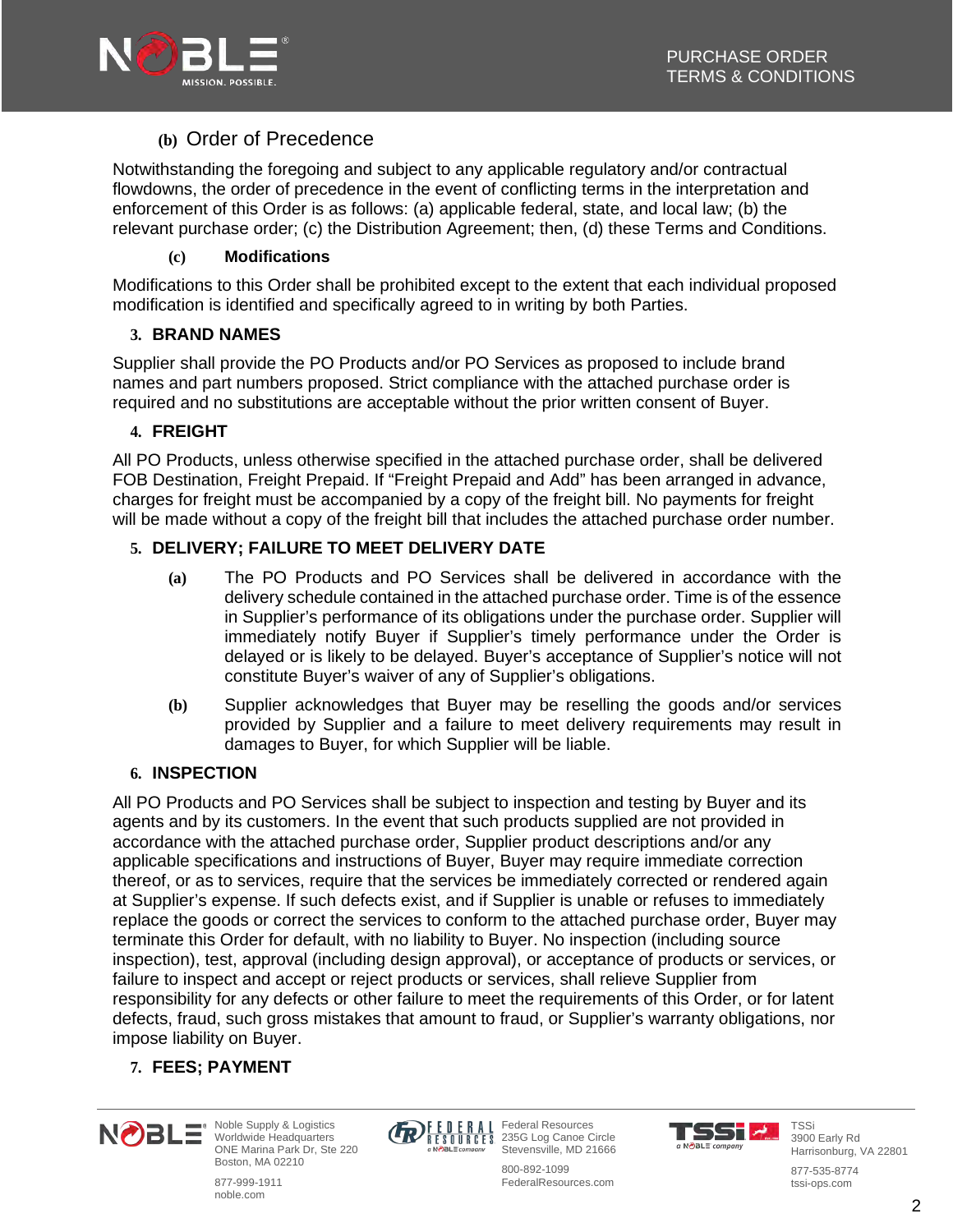

- **(a)** Unless otherwise specified in the purchase order, the price for the PO Products and/or PO services includes all taxes and other charges such as shipping and delivery charges, duties, customs, tariffs, imposts and government-imposed surcharges. Supplier will, at Buyer's request, break-out from the price all such taxes and other charges, in its invoices. Supplier shall use its best efforts to assist Buyer in all legal efforts to minimize the taxes resulting from the performance of this Order.
- **(b)** Buyer will pay Supplier the price in accordance with the payment terms set forth in the purchase order following the later of: (i) the delivery date; (ii) the date of Buyer's acceptance of all of the products and/or services; or (iii) Buyer's receipt of a properly prepared invoice. A properly prepared invoice must include the purchase order number, item number, description of goods or services, sizes, quantities, unit price and extended totals and, if required in the purchase order, Supplier's certification of conformance of the products and/or services to the requirements. If no payment terms are set forth, the Buyer's standard Net 45, or Net 30 with 1.5% Early Payment Incentive, or Net 15 with 3% Early Payment Incentive terms will apply. Payment shall not constitute final acceptance.
- **(c)** Payment will be in the currency of the country in which the Buyer entity or affiliate identified in the purchase order is located, and if the price set forth in the Purchase Order is not in the local currency, then Buyer will determine the local currency equivalent of the price as of date of payment. Buyer may, at any time, set-off any amounts Supplier owes Buyer against any amounts Buyer owes to Supplier or any of its affiliated companies.
- **(d)** Payment shall not constitute final acceptance.
- **(e)** Buyer will only pay "Restocking Fees" specifically agreed upon in the attached purchase order.

### **8. DEFECTIVE WORK**

Notwithstanding any prior acceptance, Buyer may reject or require prompt correction of any PO Products or PO Services which are, in Buyer's judgment, defective in material or workmanship or otherwise fail to meet the drawings, designs, statement of work, specifications or other technical documents, or other requirements of this Order.

If Supplier delivers defective or nonconforming products or services, Buyer may:

- **(a)** Accept all or part of the defective or non-conforming products or services at an equitable price reduction or credit against any amounts that may be owed to Supplier under this Order or otherwise; or
- **(b)** Reject all or any part of a delivery or performance of defective or non-conforming products or services and demand a prompt delivery of conforming products or reperformance of conforming services. All rejected products shall be shipped back to Supplier at Supplier's expense and any re-performance of defective or nonconforming services shall be at no cost to Buyer; or
- **(c)** Make or perform, or have a third party make or perform, all repairs, modifications, or replacements necessary to enable such product or service to comply in all respects with Order requirements and charge the expense incurred to Supplier; or
- **(d)** Terminate this Order for default in whole or in part.





Federal Resources 235G Log Canoe Circle Stevensville, MD 21666



TSSi 3900 Early Rd Harrisonburg, VA 22801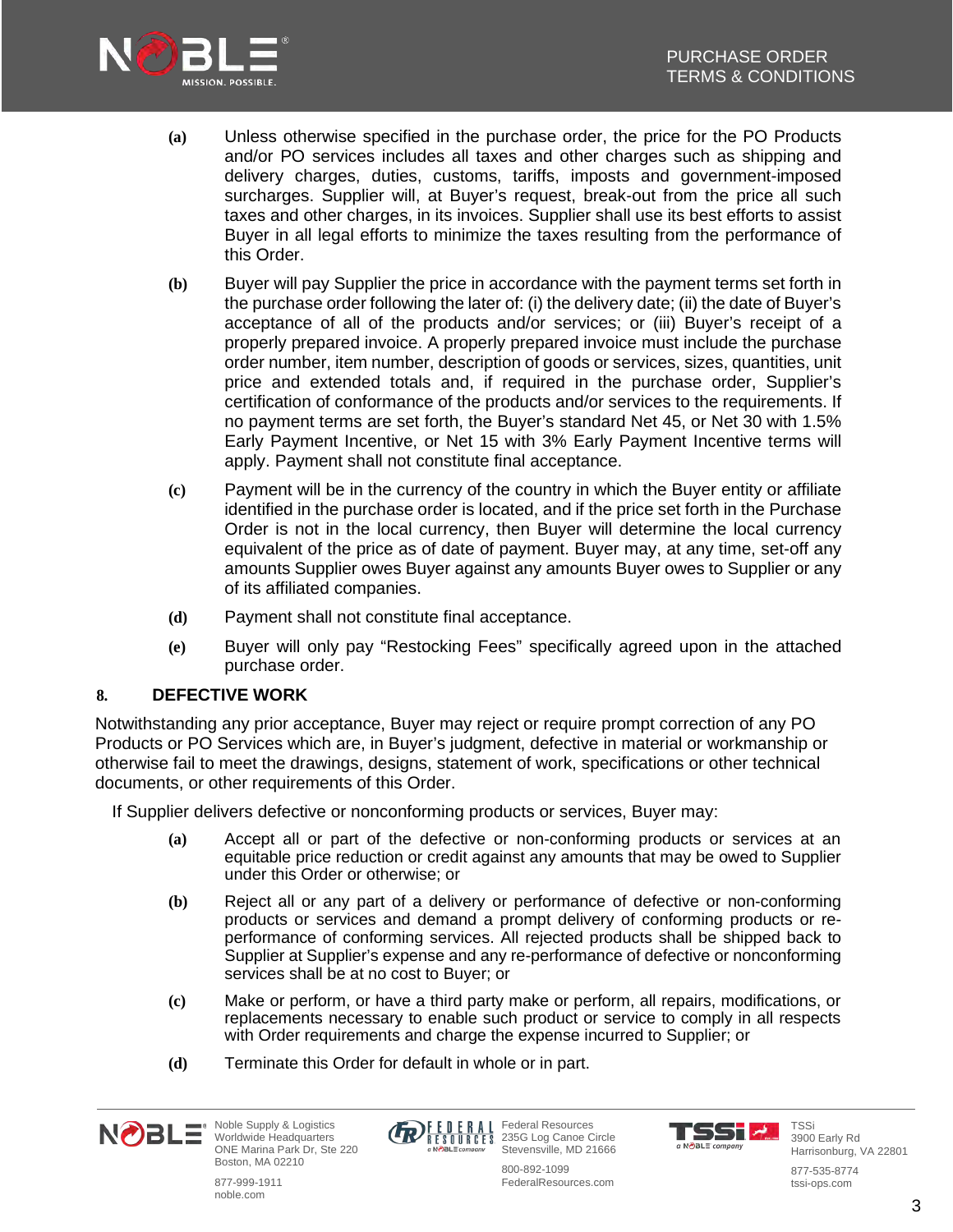

Any rejected or corrected PO Products or PO Services shall not thereafter be tendered for acceptance unless the former rejection or requirement for correction is disclosed. All repair, replacement and other correction and redelivery shall be completed within the original delivery schedule unless otherwise directed by Buyer.

Supplier shall immediately notify Buyer upon discovery of actual or potential defects or nonconformance affecting a delivered product or performed service.

### **9. REPRESENTATIONS AND WARRANTIES**

Supplier represents and warrants that:

- **(a)** All PO Products will be new, unless otherwise expressly permitted by Buyer, and free from defects in material, workmanship, and design, and that all PO Services will be delivered in a professional and workmanlike manner;
- **(b)** All PO Products and PO Services will conform to applicable specifications, drawings, and industry standards of quality and performance, and that all PO Products will be free from defects in design and suitable for their intended purpose;
- **(c)** All PO Products and PO Services will conform to all requirements of this Order;
- **(d)** PO Products are fit and safe for consumer use, if so intended;
- **(e)** Supplier's performance hereunder, including its provision of PO Products and PO Services, will be in accordance with all applicable laws, rules and regulations;
- **(f)** Supplier has sufficient right, title and interest in PO Products and PO Services to provide them to Buyer (including its customers) as contemplated hereunder;
- **(g)** All Original Equipment Manufacturer ("**OEM**") warranties and any other applicable Supplier warranties flow to Buyer, which may then be assigned by Buyer to its customer(s) and such warranties do not commence until PO Products and PO Services are accepted by Buyer's customer;
- **(h)** PO Products and PO Services are provided free and clear of any liens or encumbrances and are free of any claim of any third party; and
- **(i)** The performance of Supplier under this Order, including any PO Services provided by Supplier to Buyer and Buyer's subsidiaries, affiliates, successors or assigns and their respective directors, officers, shareholders and employees and Buyer's customers (collectively, "**Buyer's Indemnitees**"), and the sale, use, or incorporation into manufactured PO Products of all machines, devices, material, software, and firmware which are not of Buyer's design, composition, or manufacture, shall be free and clear of infringement of any valid patent, copyright, trademark, or other proprietary rights.

All representations and warranties of Supplier, together with its service warranties and guarantees, if any, shall run to Buyer, Buyer's Affiliates, and Buyer's customers. The foregoing representations and warranties shall survive any delivery, inspection, acceptance, or payment by Buyer.

### **10. CHANGES**

Buyer may, by written notice to Supplier at any time before completion of the attached purchase order or complete delivery is made under the attached purchase order, make changes within the general scope of the attached purchase order in any one or more of the following: (a) drawings, designs, or specifications; (b) quantity; (c) place of delivery; (d) method of shipment or routing; and/or (e) make changes in the amount of Buyer furnished property. If any such change causes a material increase or decrease in the cost of, or the time required, for the performance of any



Noble Supply & Logistics Worldwide Headquarters ONE Marina Park Dr, Ste 220 Boston, MA 02210

877-999-1911 noble.com



Federal Resources 235G Log Canoe Circle Stevensville, MD 21666

55T 2 a NOBLE company



tssi-ops.com

Harrisonburg, VA 22801 877-535-8774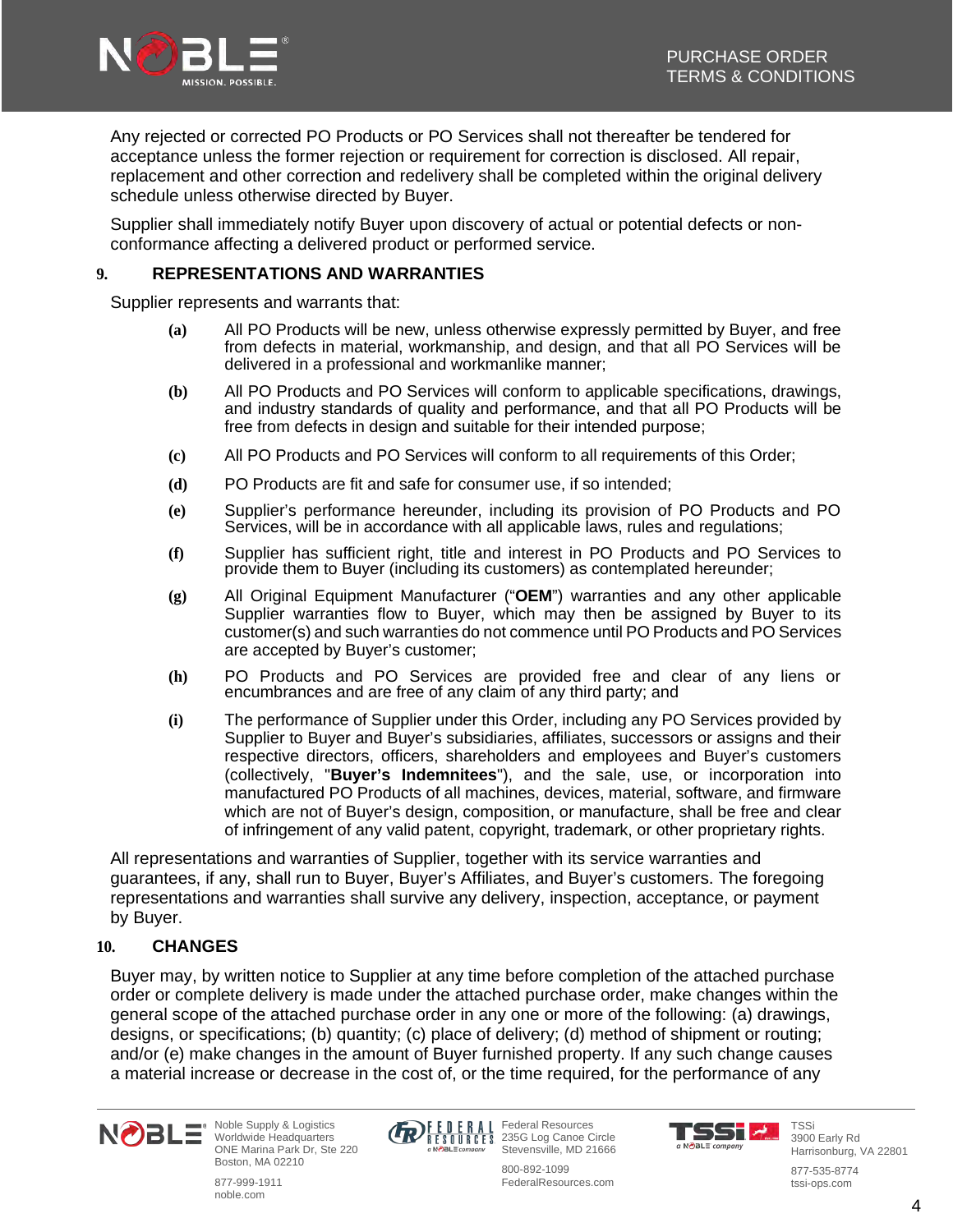

part of the work under the attached purchase order, Buyer shall make an equitable adjustment in the attached purchase order price or delivery schedule, or both, and shall modify the attached purchase order via amendment thereto. The Supplier must have notified Buyer in writing of any request for such adjustment within seven (7) days from the date of such notice from Buyer or from the date of any act of Buyer that Supplier considers constitutes a change. Supplier shall proceed with the work as changed without interruption.

# **11. PROPRIETARY INFORMATION**

# **(a)** Existing NDA

If a confidentiality/non-disclosure agreement exists between the Parties, that agreement is incorporated herein and shall apply for the duration of this Order instead of this Section. If no confidentiality/non-disclosure agreement exists between the Parties, then this Section controls, subject to Section 2(b).

**(b)** Definition

"**Proprietary Information**" is defined, for purposes of this Order, to include all technical data and information, trade secrets, drawings, designs, formulas, inventions, audited and unaudited financial statements and similar documents supporting or referred to in audited and unaudited financial statements, income and other tax returns, sales data, accounts receivable and payable information, inventories, work in progress, cost and pricing information, business data such as material mark-up, labor rates and attribution of overhead factors, and other financial and payroll filings with governmental agencies, together with: (i) any information disclosed in written or tangible form that is marked as "Proprietary" at the time of disclosure; (ii) any information disclosed verbally that is identified as "Proprietary" at the time of disclosure and is summarized in a writing sent by the disclosing Party to the receiving Party within thirty (30) days after disclosure; and (iii) any information, whether disclosed or accessed in written, electronic, or other form or media, regardless of whether marked "Proprietary," that a reasonable person in the position of the receiving Party would discern as confidential or proprietary.

**(c)** Applicability

The Parties agree that the provisions of this Section shall apply to all Proprietary Information disclosed prior to the date of this Order, in addition to Proprietary Information disclosed on or after the date of this Order. Each Party represents and warrants that prior to the date of this Order that it has not used or disclosed to any third party any Proprietary Information of the other Party, nor allowed such use or disclosure to occur.

# **(d)** Limitations on Use and Disclosure of Proprietary Information

The receiving Party will receive, maintain, and hold Proprietary Information in strict confidence and will use at least the same level of care in safeguarding Proprietary Information that it uses with its own material of a similar nature but in no event less than reasonable care under the circumstances.

Proprietary Information shall be used solely for the furtherance of this Order and shall not otherwise be used for the benefit of the receiving Party, or third parties. The receiving Party will not reverse engineer, decompile or disassemble the Proprietary Information.

Proprietary Information shall not be copied or reproduced by the receiving Party beyond the limits reasonably required to perform this Order. The receiving Party will promptly notify the disclosing Party upon discovery of any potential unauthorized use or disclosure of the



Noble Supply & Logistics Worldwide Headquarters ONE Marina Park Dr, Ste 220 Boston, MA 02210

877-999-1911 noble.com



Federal Resources 235G Log Canoe Circle Stevensville, MD 21666 800-892-1099

FederalResources.com

**SST 4.** a NOBLE company



3900 Early Rd Harrisonburg, VA 22801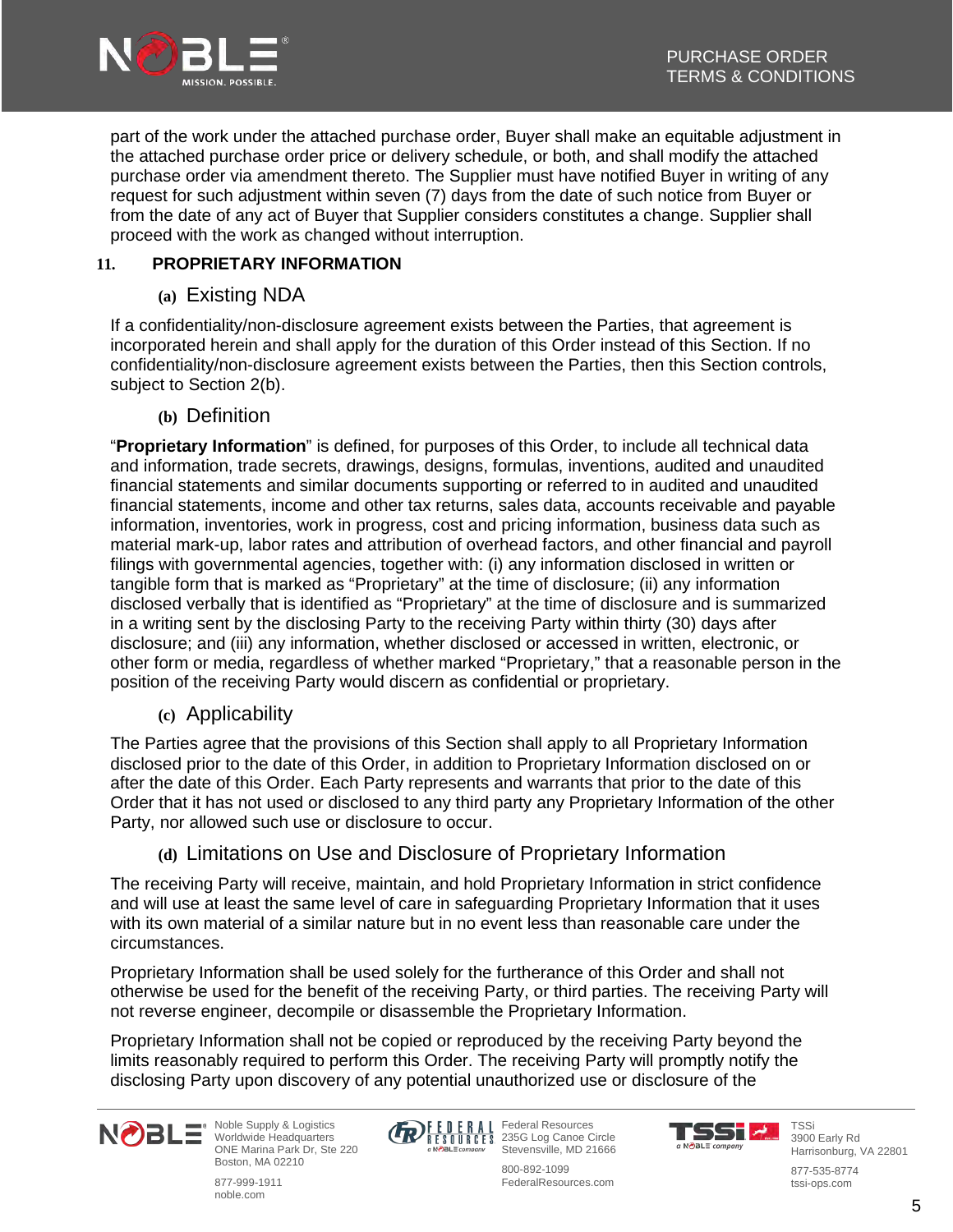

Proprietary Information and take reasonable steps to regain possession of the Proprietary Information and prevent further unauthorized actions or other breach of this Section. Any and all copies of the Proprietary Information made by the receiving Party or in its possession, must be accounted for and destroyed or returned in accordance with the procedures specified herein.

Proprietary Information shall be disclosed only to the employees of the receiving Party who have a "need to know" in connection with the performance of this Order.

This Section shall not restrict disclosure or use of Proprietary Information that:

- 1. was in the public domain at the time of disclosure or thereafter enters the public domain through no breach of this Section by the receiving Party;
- 2. was, at the time of receipt, otherwise known to receiving Party without restriction as to use or disclosure;
- 3. becomes known to the receiving Party from a source other than the disclosing Party without breach of this Section by the receiving Party; or
- 4. is developed independently by the receiving Party and without reliance upon Proprietary Information disclosed hereunder.
- **(e)** Required Disclosure

Should the receiving Party be faced with legal action or requested to disclose Proprietary Information received hereunder pursuant to Government regulations, the receiving Party shall forthwith notify the disclosing Party, and upon the request and at the expense of the disclosing Party, shall cooperate with the disclosing Party in contesting such disclosure, and except in connection with failure to discharge responsibilities set forth herein, neither Party shall be liable in damages for any disclosures of information received hereunder pursuant to judicial action or Government regulations. Buyer shall not be prohibited from providing copies of this Order, including any other document incorporated into this Order, to federal, state or other regulatory agencies as requested by either Buyer's or government auditors to comply with auditing procedures. In the event disclosure is required, the receiving Party shall disclose no more than that portion of Proprietary Information that is necessary to comply with such law, regulation, or valid court order. Such disclosure shall not affect the Parties' obligations of confidentiality under this Section.

**(f)** Survival

The foregoing commitments of each Party in this Section shall survive any termination of this Order, and shall continue for a period of three (3) years from the date of disclosure. In the case of trade secrets, the foregoing commitments of each Party shall survive any termination of the relationship between the Parties and shall be perpetual until disclosed to the general public.

**(g)** Obligations upon Termination

Upon the termination of this Order, or upon the written request of the disclosing Party, the receiving Party shall cease use of any Proprietary Information, and shall destroy all such Proprietary Information, including copies thereof, then in its possession or control, promptly furnishing the disclosing Party with written certification of such destruction. Alternatively, at the request of the disclosing Party, the receiving Party shall return all such Proprietary Information and copies to the disclosing Party. However, receiving Party may retain one (1) archival copy of the Proprietary Information that it may use only in case of a dispute concerning this Section.



Noble Supply & Logistics Worldwide Headquarters ONE Marina Park Dr, Ste 220 Boston, MA 02210

877-999-1911 noble.com



Federal Resources 235G Log Canoe Circle Stevensville, MD 21666



TSSi 3900 Early Rd Harrisonburg, VA 22801

877-535-8774 tssi-ops.com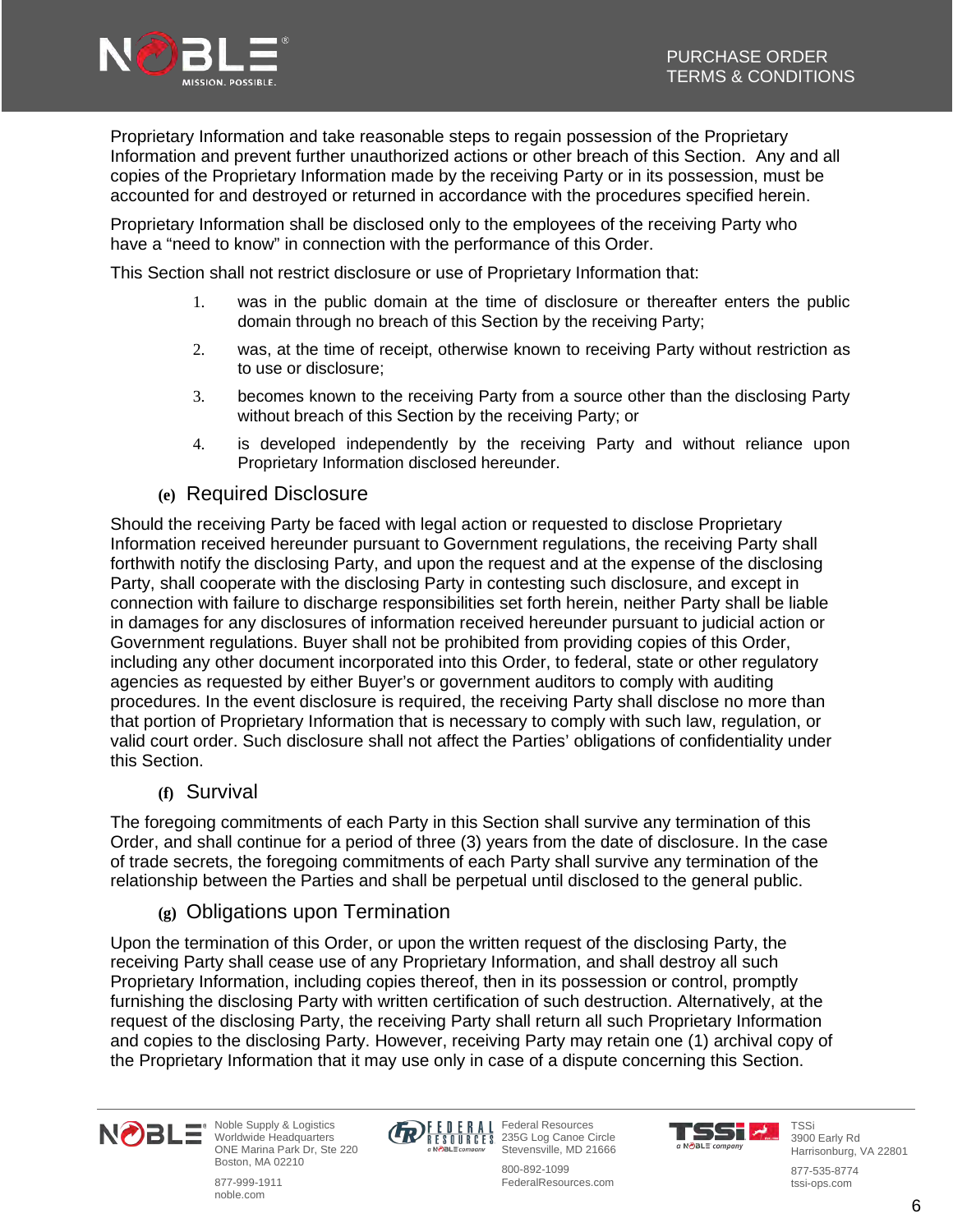

### **12. INTELLECTUAL PROPERTY**

"**Intellectual Property**" shall mean creations of the mind including: ideas, inventions, works of authorship, and symbols, names, images, and designs embodied in for example, technical data, designs, information, computer software, drawings, formulae, specifications, diagrams, processes, know-how, procedures and technology and all legal rights in such creations of the mind. "**Work(s)**" shall mean physical manifestations of Intellectual Property created under this Order.

Supplier grants Buyer a revocable, transferable license to modify, use, sell, offer for sale, and disclose any Work or other deliverable delivered by Supplier under this Order for the performance of this Order and any higher tier contract. Supplier warrants that it has the rights in the Work or other deliverable delivered by Supplier pursuant to this Order or higher tier contract sufficient to grant to this license to Buyer. This license shall extend through Buyer to its customers.

With the exception of the above license, the rights associated with existing and/or independent Intellectual Property of either Party shall remain those of the respective Party. Nothing in this Section shall modify or alter any rights that the U.S. Government may have in any PO Products and/or PO Services, including Data or software deliverables to the U.S. Government.

#### **13. INSURANCE PROVISION FOR PROCUREMENT PURCHASE ORDERS /SUBCONTRACTS**

- **(a)** Without prejudice to Supplier's liability to indemnify Buyer, Supplier shall procure at its expense and maintain for the duration of any properly awarded Order, insurance providing coverage for liabilities to third parties for bodily injury (personal injury) and damage to property in amounts sufficient to protect Buyer in the event of such injury or damage, and will be in compliance with any and all laws, regulations or orders addressing the liabilities of an employer to its employees for injuries and disease suffered in connection with employment.
- **(b)** Supplier further will maintain such additional types and limits of insurance as is customary for a company of similar size and similar operations to Supplier in the jurisdiction or jurisdictions in which Supplier's operations take place.
- **(c)** Supplier, and its employees, agents, representatives, consultants, subcontractors and suppliers, are not insured by Buyer, and are not covered under any policy of insurance that Buyer has obtained or has in place.
- **(d)** The required insurance coverage above shall be primary and non-contributing with respect to any other insurance that may be maintained by Buyer and notwithstanding any provision contained herein, the Supplier, and its employees, agents, representatives, consultants, subcontractors and suppliers, are not insured by Buyer, and are not covered under any policy of insurance that Buyer has obtained or has in place.
- **(e)** Supplier shall make available upon request of Buyer current certificates of insurance evidencing the insurance policies above, including evidence of additional insured status and waivers of subrogation where required.

### **14. INDEMNIFICATION**

877-999-1911 noble.com





235G Log Canoe Circle Stevensville, MD 21666 800-892-1099

Federal Resources



TSSi 3900 Early Rd Harrisonburg, VA 22801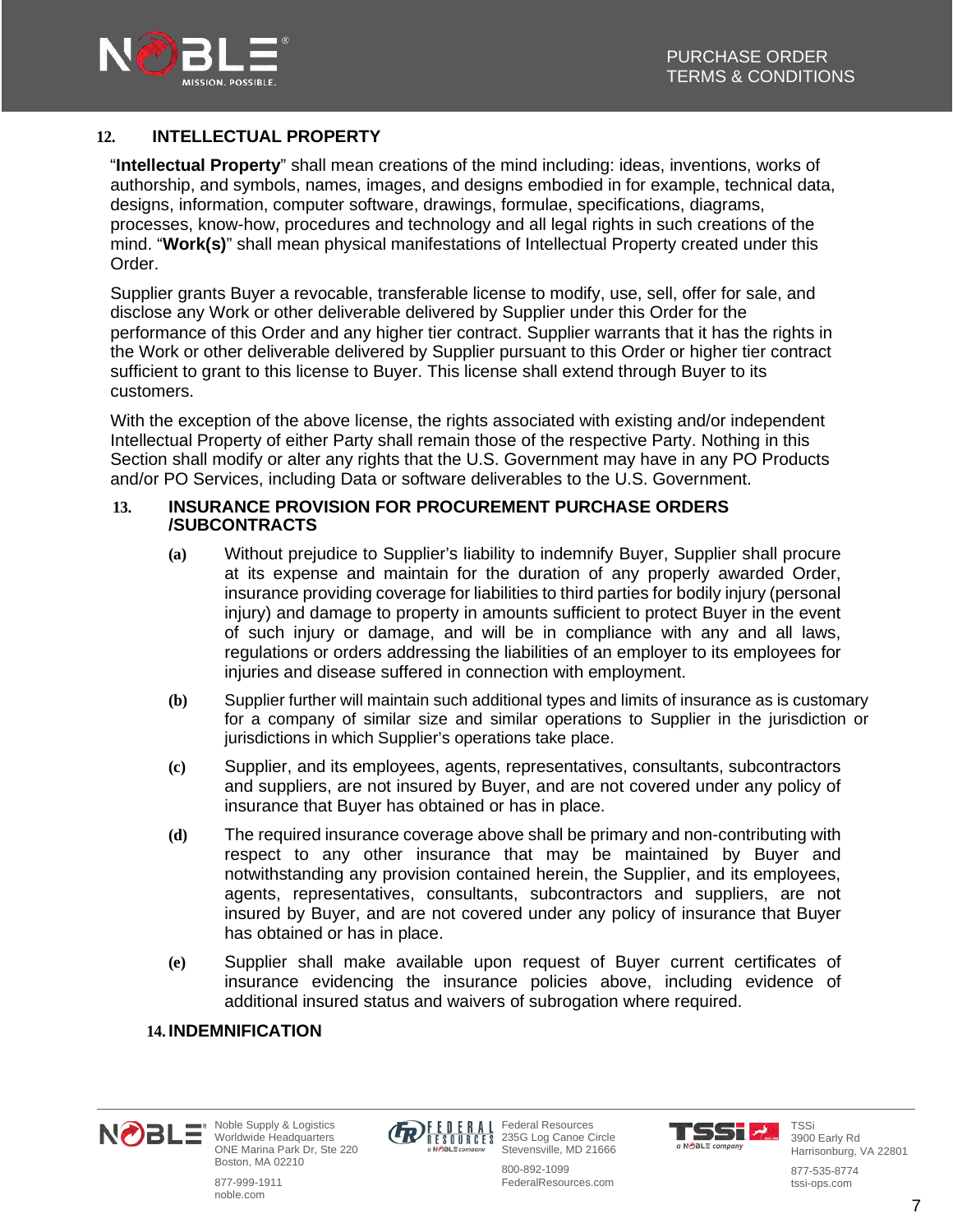

# **(a)** General Indemnification

Supplier shall indemnify, defend, and hold harmless Buyer and Buyer's Indemnitees from and against all claims, suits, actions, awards, damages, costs, losses, expenses, or any liability whatsoever, including reasonable attorneys' fees and other reasonable professional fees and costs, the cost of enforcing any right to indemnification, and the cost of pursuing any insurance providers, (collectively, "**Losses**") arising out of or in connection with:

- 1. The PO Services or any other work to be performed hereunder;
- 2. The PO Products;
- 3. Any act or omission of Supplier, its agents, employees, or subcontractors, including negligent acts or omissions;
- 4. Supplier's violation of any applicable law, regulation, or executive order; and/or
- 5. Breach of any representation, warranty, or covenant made by Supplier herein.
- **(b)** Intellectual Property Indemnification

Supplier shall indemnify, defend, and hold harmless Buyer and Buyer's Indemnitees from and against all Losses related to the actual or alleged infringement of any U.S. or foreign intellectual property right (including, but not limited to, any right in a patent, trademark, copyright, industrial design or semiconductor mask work, or based on misappropriation or wrongful use of information or documents) arising out of or occurring in connection with the performance of Supplier under this Order, the manufacture, sale or use of Products delivered by Supplier under this Order, the provision of PO Services by Supplier under this Order, or the use or possession of the PO Products under this Order by Buyer or Buyer's Indemnitees.

# **15. TERMINATION AND DEFAULT**

# **(a)** Termination for Convenience

Buyer may at any time terminate all or any part of this Order in accordance with the contract clause entitled "Termination for Convenience of the Government (Fixed-Price)" set forth at 48 C.F.R. § 52.249-2 of the Federal Acquisition Regulation ("**FAR**"). This FAR clause is hereby incorporated herein and made a part hereof by this reference, except that the term "contract" therein shall mean this Order, the term "Contracting Officer" therein shall mean "Buyer", the term "Government" therein shall mean "Buyer" except that in subparagraph (b) (8) and at the first occurrence thereof in paragraph (h) it shall mean "Buyer or the Government" and in paragraph (n) it shall mean "Buyer and the Government", the term "Contractor" therein shall mean "Supplier", paragraphs (d) and (j) thereof are deleted, the period "120 days" in paragraph (c) is changed to "60 days", the period "1 year" in paragraph (e) is changed to "3 months" and the period "90 days" in paragraph (l) is changed to "45 days"; provided, however, that if this Order is a first-tier subcontract under a U.S.G. Prime Contract, the period "1 year" in paragraph (e) is changed to "180 days."

# **(b)** Termination by Default

Buyer may, by written notice of default for cause, as specified below, to the Supplier and in addition to any other remedies it may have, immediately terminate the whole or any part of any Order, without a restocking fee, in any one of the following circumstances:

> 1. If, in Buyer's reasonable discretion, Supplier fails to make progress in the work so as to endanger performance or delivery of the goods or to perform the services within the



Noble Supply & Logistics Worldwide Headquarters ONE Marina Park Dr, Ste 220 Boston, MA 02210

877-999-1911 noble.com



Federal Resources 235G Log Canoe Circle Stevensville, MD 21666

TSST 4. a NOBLE company



3900 Early Rd Harrisonburg, VA 22801

877-535-8774 tssi-ops.com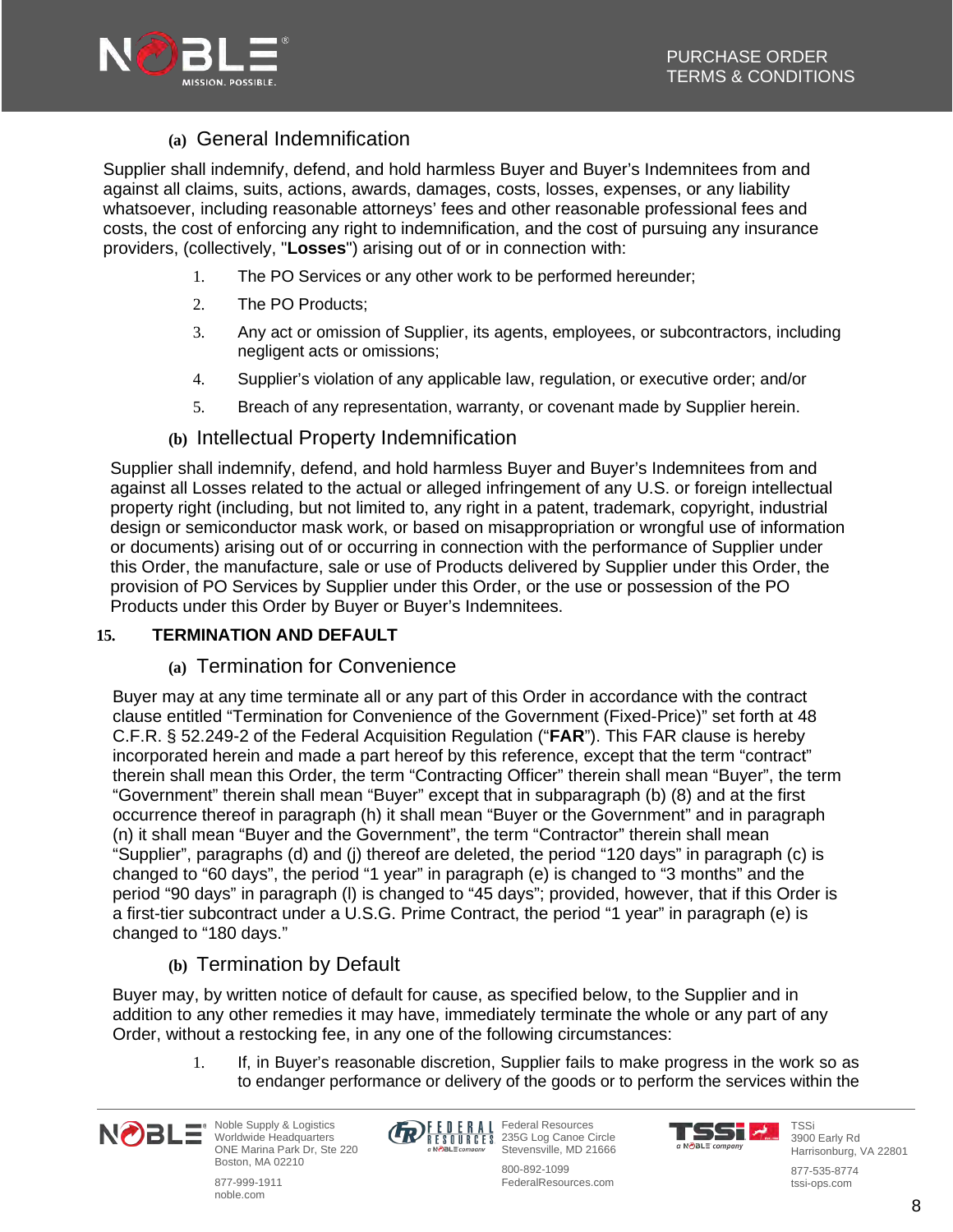

time specified herein or any extension thereof;

- 2. If Supplier misses a delivery date specified in an Order;
- 3. If Supplier breaches fails to perform any of the other provisions of the Order and does not cure such failure within a period of ten (10) days (or such longer period as Buyer may authorize in writing) after receipt of notice from the Buyer specifying such failure; or
- 4. Supplier becomes insolvent or the subject of proceedings under any law relating to bankruptcy or the relief of debtors or admits in writing its inability to pay its debts as they become due.
- **(c)** Effect of Termination

If this Order is terminated by Buyer for default, Buyer may procure or otherwise obtain, upon such terms and in such manner as Buyer may deem appropriate, goods and/or services similar to those terminated, and Supplier, subject to the exceptions set forth below, shall be liable to Buyer for any excess procurement costs of such similar goods or services and any liability of Buyer to its customer resulting from such Supplier default. In the event Company terminates this Order for cause, Buyer shall not be liable to Company for any PO Products and/or PO Services unless delivered and accepted.

Supplier shall continue performance of the Order to the extent not terminated. In the event this Order is terminated, Supplier shall honor all existing valid quotes and accepted purchase orders for PO Products.

### **16. NON-WAIVER OF RIGHTS**

The failure of a Party to insist upon strict performance of any of the terms and conditions in the Order, or to exercise any rights or remedies, shall not be construed as a waiver of its rights to assert any of the same or to rely on any such terms or conditions at any time thereafter. The invalidity in whole or in part of any term or condition of these Terms and Conditions shall not affect the validity of other parts hereof.

### **17. EQUITABLE REMEDIES**

Each Party to this Order acknowledges and agrees that (a) a breach or threatened breach by such Party of any of its confidentiality or intellectual property obligations under this Order would give rise to irreparable harm to the other Party for which monetary damages would not be an adequate remedy and (b) if a breach or a threatened breach by such Party of any such obligations occurs, the other Party hereto will, in addition to any and all other rights and remedies that may be available to such Party at law, at equity or otherwise in respect of such breach, be entitled to equitable relief, including a temporary restraining order, an injunction, specific performance and any other relief that may be available from a court of competent jurisdiction, without any requirement to (i) post a bond or other security, (ii) follow any prescribed dispute resolution procedure, or (ii) prove actual damages or that monetary damages will not afford an adequate remedy. Each Party to this Order agrees that such Party shall not oppose or otherwise challenge the appropriateness of equitable relief or the entry by a court of competent jurisdiction of an order granting equitable relief, in either case, consistent with the terms of this Section (Equitable Remedies).

### **18. GOVERNING LAW**

This Order and all acts and transactions pursuant hereto and the rights and obligations of the



Noble Supply & Logistics Worldwide Headquarters ONE Marina Park Dr, Ste 220 Boston, MA 02210

877-999-1911 noble.com



Federal Resources 235G Log Canoe Circle Stevensville, MD 21666 800-892-1099

FederalResources.com

TSS M a NOBLE company

TSSi 3900 Early Rd

Harrisonburg, VA 22801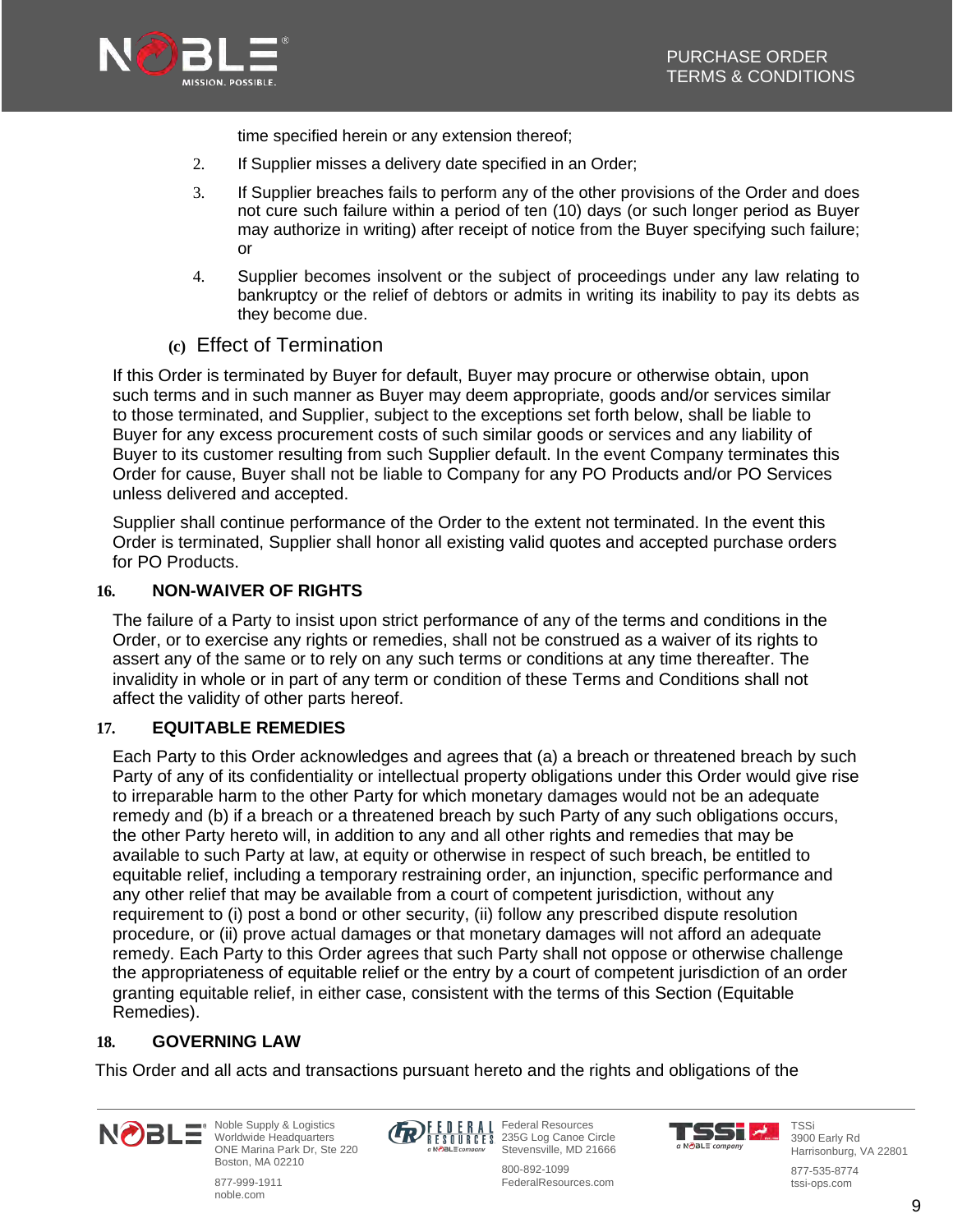

Parties hereto shall be governed, construed and interpreted in accordance with the laws of the State of Delaware, without giving effect to principles of conflicts of law, except as to such issues which may be governed by Federal laws.

### **19. DISPUTES**

**(a)** Jurisdiction; Venue

Any dispute under this Order not otherwise resolved by the Parties shall be resolved a court of competent jurisdiction in the Commonwealth of Massachusetts, and each Party consents to the jurisdiction and venue of such courts.

- **(b)** Dispute Process
	- 1. In the event a question, claim, or dispute between the parties arising out of this Agreement is not cognizable under Subsection (2) of this Section, the Parties shall resolve any dispute, controversy, or claim arising out of or relating to this Order by exhausting the following options in the following order: (i) negotiation of the Parties by the individuals named herein or on the applicable purchase order, within thirty (30) days after one Party notifies the other Party of a dispute in writing, (ii) escalation to executive level for negotiation, (iii) after fifteen (15) days of executive level involvement the Parties may use the judicial process to resolve the dispute utilizing the laws and forum specified in this Section.
	- 2. Disputes with Buyer's customer. Any dispute between the Parties arising under or relating to this Order that is the subject of a claim between Buyer and U.S. Government ("USG"), or that Buyer determines, in its reasonable discretion, should be presented to USG as a written demand under the prime contract dispute resolution clause, shall be resolved in accordance with this Subsection.
		- i. If Buyer submits any contract claim or request for equitable adjustment under a U.S. Government contract, and such claim or request includes or is based on a Supplier claim or request, Supplier shall provide any and all documents or information requested by Buyer pertaining to Supplier's portion of the claim or request, and shall provide Buyer with a full disclosure of all relevant facts, including cost and pricing data, supporting Supplier's claim or request.
		- ii. Any decision by USG or designee under the prime contract relating to this Order and binding on Buyer, shall be conclusive and binding upon Supplier, and Buyer shall notify Supplier of any such decision.
		- iii. If Buyer elects to appeal any decision, Supplier shall provide Buyer with reasonable assistance, including access to Supplier's personnel and nonprivileged information. Buyer may, in its reasonable discretion, permit Supplier to participate in such appeal in order to protect Supplier's interests, provided that such participation is through and under the coordination of Buyer.
		- iv. If Buyer elects not to appeal such a decision, Buyer will notify Supplier. If, within (5) five days of receiving such notice, Supplier notifies Buyer that it wishes to appeal the Final Decision, Buyer shall grant Supplier the right to appeal the decision in the name of Buyer under the dispute resolution clause of the prime contract. Any appeal brought by Buyer on behalf of Supplier shall be at the sole expense of Supplier and subject to the following conditions:





Federal Resources 235G Log Canoe Circle Stevensville, MD 21666 800-892-1099

FederalResources.com



TSSi 3900 Early Rd Harrisonburg, VA 22801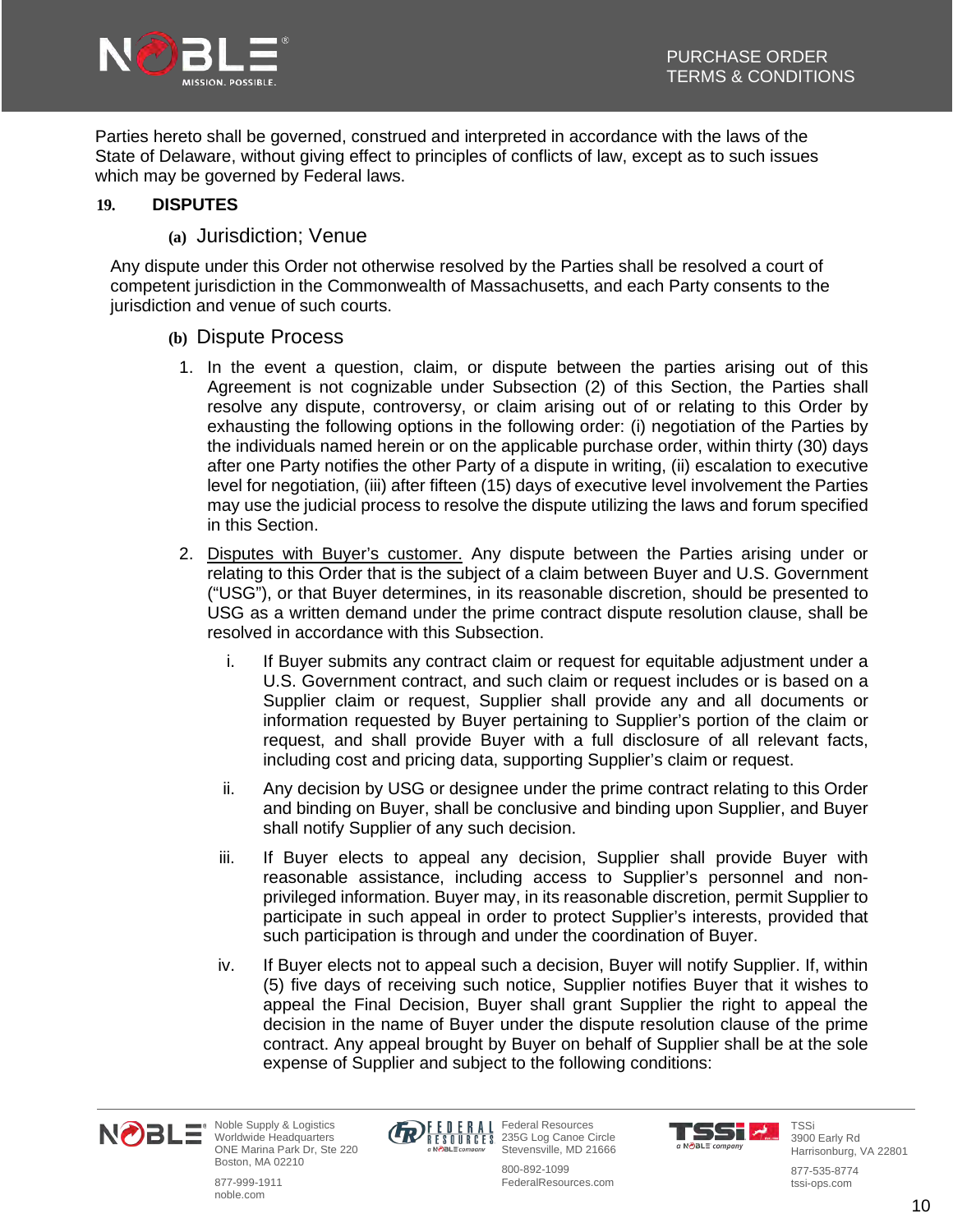

- 1. Supplier has certified the underlying claim in the manner, time and form prescribed by the prime contract;
- 2. Supplier agrees to be responsible for the presentation of all evidence, facts and data for the furnishing of such, and to promptly make payments for any expenses, including any legal fees and costs in connection with such appeal;
- 3. Buyer agrees to make available such personnel and information of Buyer as are reasonably required for prosecution of the appeal;
- 4. Supplier shall keep Buyer reasonably apprised of progress in any such appeal, and shall give Buyer copies of all pleadings and correspondence in such appeal;
- 5. Supplier agrees that its remedies in such an appeal (including the measure of damages or equitable adjustment and interest) shall be determined by, and be no greater than, the remedies that could have been granted to Buyer.
- v. Failure to comply with the above stated conditions may be the basis for termination of such appeal and Supplier shall be then conclusively bound by the final decision.
- vi. As used herein, the term "appeal" includes all proceedings undertaken by Supplier pursuant to this provision, including proceedings before any court or tribunal with jurisdiction over such appeal. As between the parties, Supplier agrees to be conclusively bound by any final, non-appealable decision of such court or tribunal.
- vii. Nothing herein shall grant Supplier a direct right to obtain a decision or final decision of the Customer, or to take an appeal of any such decision.
- 3. Pending any prosecution, appeal, or final decision referred to in this Section, or the settlement of any dispute arising under this Order, both Parties shall proceed diligently, with their respective obligations under this Order.

# **20. LIMITATION OF LIABILITY**

EXCEPT FOR SUPPLIER'S INDEMNIFICATION OBLIGATIONS, NEITHER PARTY SHALL BE LIABLE UNDER THIS ORDER TO THE OTHER PARTY OR ANY THIRD PARTY FOR ANY FUTURE LOSS OF PROFITS, OVERHEAD, SPECIAL, CONSEQUENTIAL, INDIRECT, INCIDENTAL, PUNITIVE OR SIMILAR DAMAGES CLAIMED OR ARISING OUT OF, RELATING TO, OR IN CONNECTION WITH BREACH OR DEFAULT OF THIS ORDER, REGARDLESS OF (A) WHETHER SUCH DAMAGES WERE FORESEEABLE, (B) WHETHER OR NOT EITHER PARTY WAS ADVISED OF THE POSSIBILITY OF SUCH DAMAGES AND (C) THE LEGAL OR EQUITABLE THEORY (CONTRACT, TORT OR OTHERWISE) UPON WHICH THE CLAIM IS BASED. NOTWITHSTANDING THE FOREGOING, THIS SECTION SHALL NOT BE CONSTRUED TO DISCLAIM DIRECT DAMAGES.

### **21. COMPLIANCE WITH LAWS**

Each Party shall comply with all applicable laws, statutes, acts, ordinances, rules, codes, standards and regulations in the performance of this Order. Each Party will supply the other Party hereto with any information required by any governmental agencies or as such Party may

> Federal Resources 235G Log Canoe Circle

800-892-1099 FederalResources.com



Noble Supply & Logistics Worldwide Headquarters ONE Marina Park Dr, Ste 220 Boston, MA 02210

877-999-1911 noble.com



TSS M a NOBLE company

TSSi 3900 Early Rd

877-535-8774 tssi-ops.com

Harrisonburg, VA 22801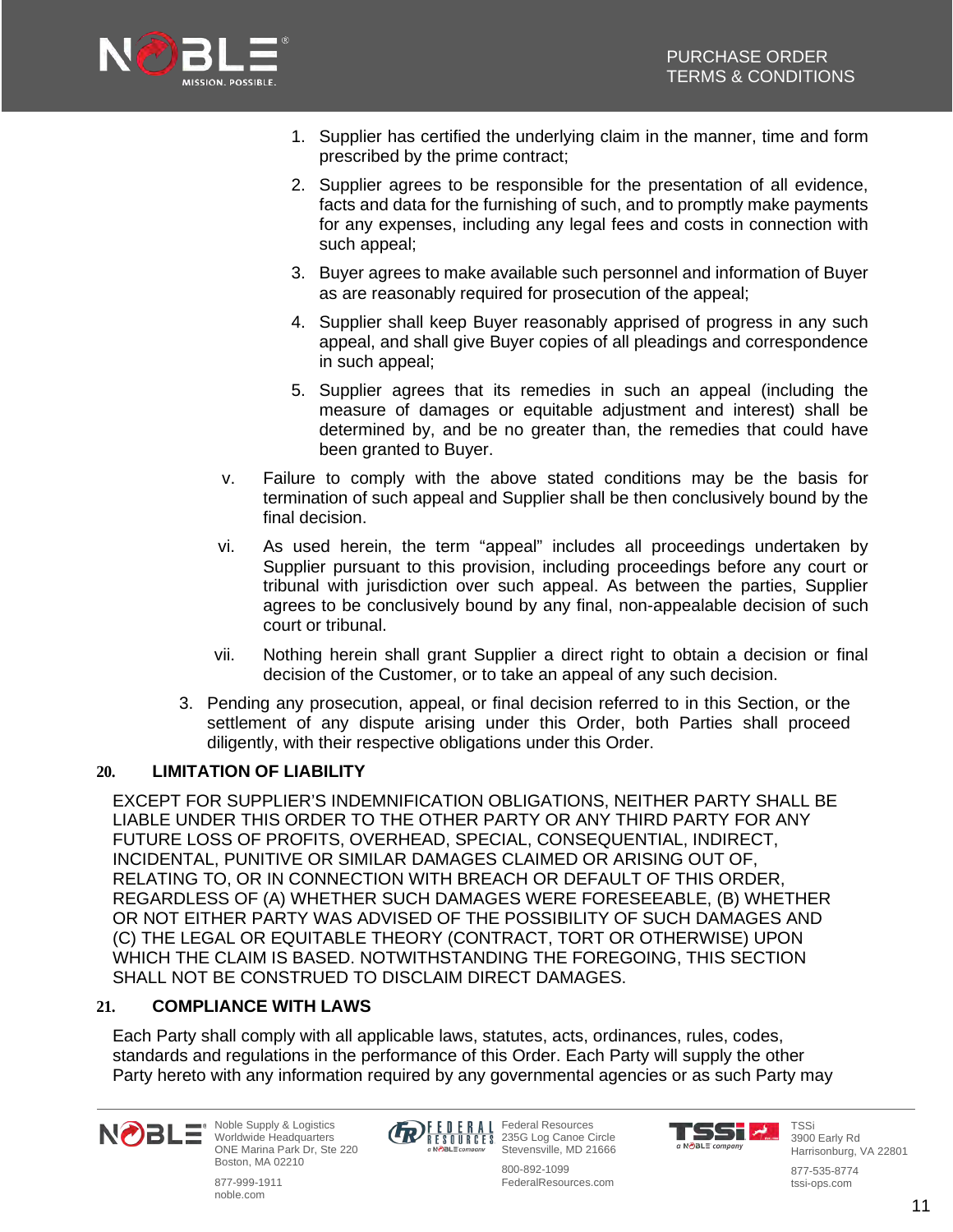

reasonably request for its compliance with law or performance of this Order. Each Party will respond to the other Party's requests for information under this Section in a timely and cooperative manner.

### **22. EXPORT CONTROLS**

Each Party represents that it will comply with all applicable export and import laws and regulations during performance of this Order, including but not limited to, the U.S. Arms Export Control Act, as amended (22U.S.C. §§ 2751-2799), the International Traffic in Arms Regulations, as amended (22 C.F.R. §§ 120-130), the Export Administration Act, as amended, (50 U.S.C. §§ 2401-2420), and the U.S. Export Administration Regulations, as amended (15 C.F.R. §§ 730-774). Each Party shall inform the other of any export-controlled information or material prior to dissemination and shall label such controlled information or material as "Export-Controlled." Supplier shall provide Buyer with the USML and/or ECCN for PO Products as applicable. The Parties shall not export, disclose, furnish or otherwise provide any defense article, technical data, technology, defense service, or technical assistance of the other Party to any foreign person or entity, whether within the U.S. or abroad, without obtaining, in advance, (a) appropriate U.S. government export authorization, and (b) written approval from the other Party. Parties shall incorporate the following statement as an integral provision of any contract, invoice or other appropriate document whenever applicable PO Products are sold or otherwise transferred:

"These items are controlled by the U.S. government and authorized for export only to the country of ultimate destination for use by the ultimate consignee or end-user(s) herein identified. They may not be resold, transferred, or otherwise disposed of, to any other country or to any person other than the authorized ultimate consignee or end-user(s), either in their original form or after being incorporated into other items, without first obtaining approval from the U.S. government or as otherwise authorized by U.S. law and regulations."

### **23. COVERED TELECOMMUNICATIONS EQUIPMENT OR SERVICES**

The terms "backhaul," "covered telecommunications equipment or services," "interconnection arrangements," "reasonable inquiry," and "roaming," as used in this Section 23 shall have the meanings set forth in the definitions subsection of FAR 52.204-25, Prohibition on Contracting for Certain Telecommunications and Video Surveillance Services or Equipment. This Section does not prohibit Supplier from providing a service that connects to the facilities of a third-party (such as backhaul, roaming, or interconnection arrangements).

After conducting a reasonable inquiry, both internally and of its supply chain, Supplier represents that it will not provide to Buyer any covered telecommunications equipment or services, and Supplier does not use and/or rely upon any covered telecommunications equipment or services, whether directly or indirectly, concerning the PO Products and/or PO Services being delivered to Buyer under the Order. The aforementioned use of covered telecommunications equipment or services is not restricted to use in performance of work under a Federal contract.

In the event that Supplier identifies or otherwise becomes aware of covered telecommunications equipment or services being provided and/or used and/or relied upon by the PO Products and/or PO Services under this Order, Supplier shall immediately notify Buyer in writing. Such notification shall include the name, unique entity identifier, and CAGE code of the supplier of the covered telecommunications equipment or services; the brand; model number (original equipment manufacturer number, manufacturer part number, or wholesaler number); item



Noble Supply & Logistics Worldwide Headquarters ONE Marina Park Dr, Ste 220 Boston, MA 02210





Federal Resources 235G Log Canoe Circle Stevensville, MD 21666 800-892-1099

FederalResources.com

TSSI <u>1</u> a NOBLE company

TSSi 3900 Early Rd

Harrisonburg, VA 22801 877-535-8774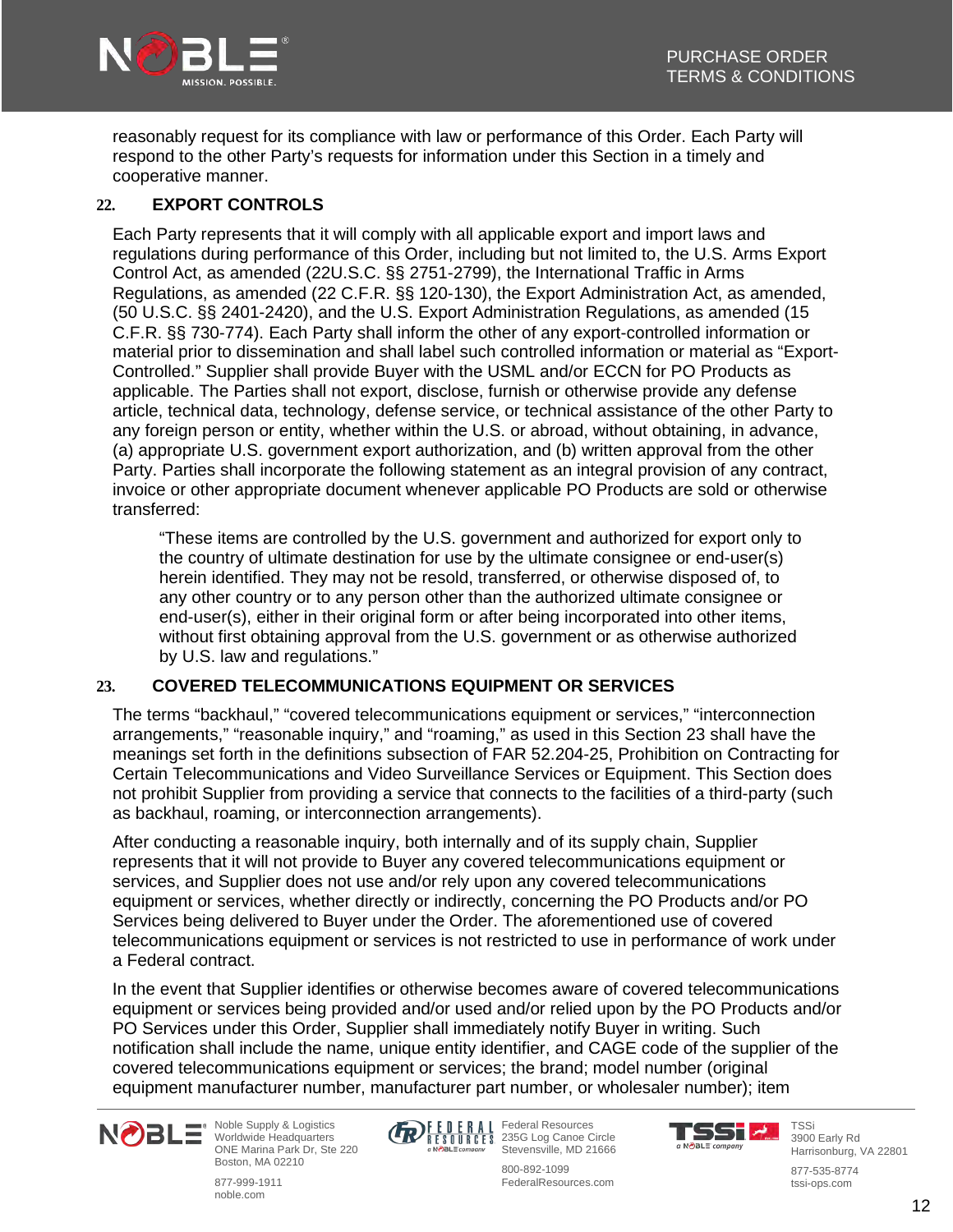

description; and any readily available information about mitigation actions undertaken or recommended. Within five (5) business days of initial notification, Supplier shall provide the following additional information in writing to Buyer: any further available information about mitigation actions undertaken or recommended; any efforts the Supplier undertook to prevent use or submission of covered telecommunications equipment or services under this Order; and any additional efforts that will be incorporated by Supplier to prevent future use or submission of covered telecommunications equipment or services.

In the event that Supplier or its subcontractors fail to comply with this Section 23, Buyer may terminate all or part of this Order at no cost to Buyer. In addition, at Buyer's discretion, Supplier shall promptly replace such non-compliant products with products and/or services acceptable to Buyer and its customer. Supplier shall be liable for all costs relating to the removal and replacement of non- compliant products in regard to Section 23.

### **24. STANDARDS OF BUSINESS ETHICS & CONDUCT**

Buyer believes in fair and open competition and is committed to conducting its business fairly, impartially and in an ethical and proper manner. Buyer is a small business with the highest quality and ethical standards. These characteristics make it imperative that Buyer employees adhere to a particularly high ethical standard. Buyer ownership both demands and fosters highly ethical conduct because Buyer can be successful only when employees look after long-term interests of the company and resist pressures to compromise Buyer's standards. Buyer's expectation is that Supplier also will conduct its business fairly, impartially and in an ethical and proper manner. If Supplier has cause to believe that Buyer or any employee or agent of Buyer has acted improperly or unethically under this Order, Supplier shall report such behavior to the Buyer's Ethics Hotline available 24 hours a day, every day.at U.S. 781-616-1533 or Noble's Human Resources Compliance Manager at mchambers@noble.com (540) 434-8974 ext. 4111.

### **25. MISCELLANEOUS**

- **(a)** Except as otherwise provided herein, neither Party may assign this Order or any interest herein, or delegate any obligation hereunder without the prior written consent of the other Party, except either Party may assign this Order as part of a corporate reorganization or consolidation involving all or substantially all of its assets or business to which this Order relates. If Supplier fails to obtain Buyer's prior written consent, any such assignment or delegation shall be null and void. For all permitted assignments and delegations, the Order shall bind and inure to the benefit of the parties and their successors and assigns.
- **(b)** Any signed Order shall be binding on the parties through original, facsimile or scanned and emailed signatures.
- **(c)** Both parties agree that they are independent entities. Nothing in the Order shall be construed to create a partnership, joint venture, or agency relationship between the parties. Each party is responsible for the supervision, management, direction, employment costs, and payment of compensation of its own employees.
- **(d)** Unless otherwise expressly set forth in the Order, all remedies available to either party for breach of the Order are cumulative and may be exercised concurrently or separately, are in addition to any other rights and remedies provided by law, and the exercise of any one remedy will not be deemed an election of such remedy to the exclusion of other remedies.
- **(e)** The following sections shall survive termination or expiration of this agreement for



877-999-1911 noble.com



Federal Resources 235G Log Canoe Circle Stevensville, MD 21666



**TSSi** 3900 Early Rd Harrisonburg, VA 22801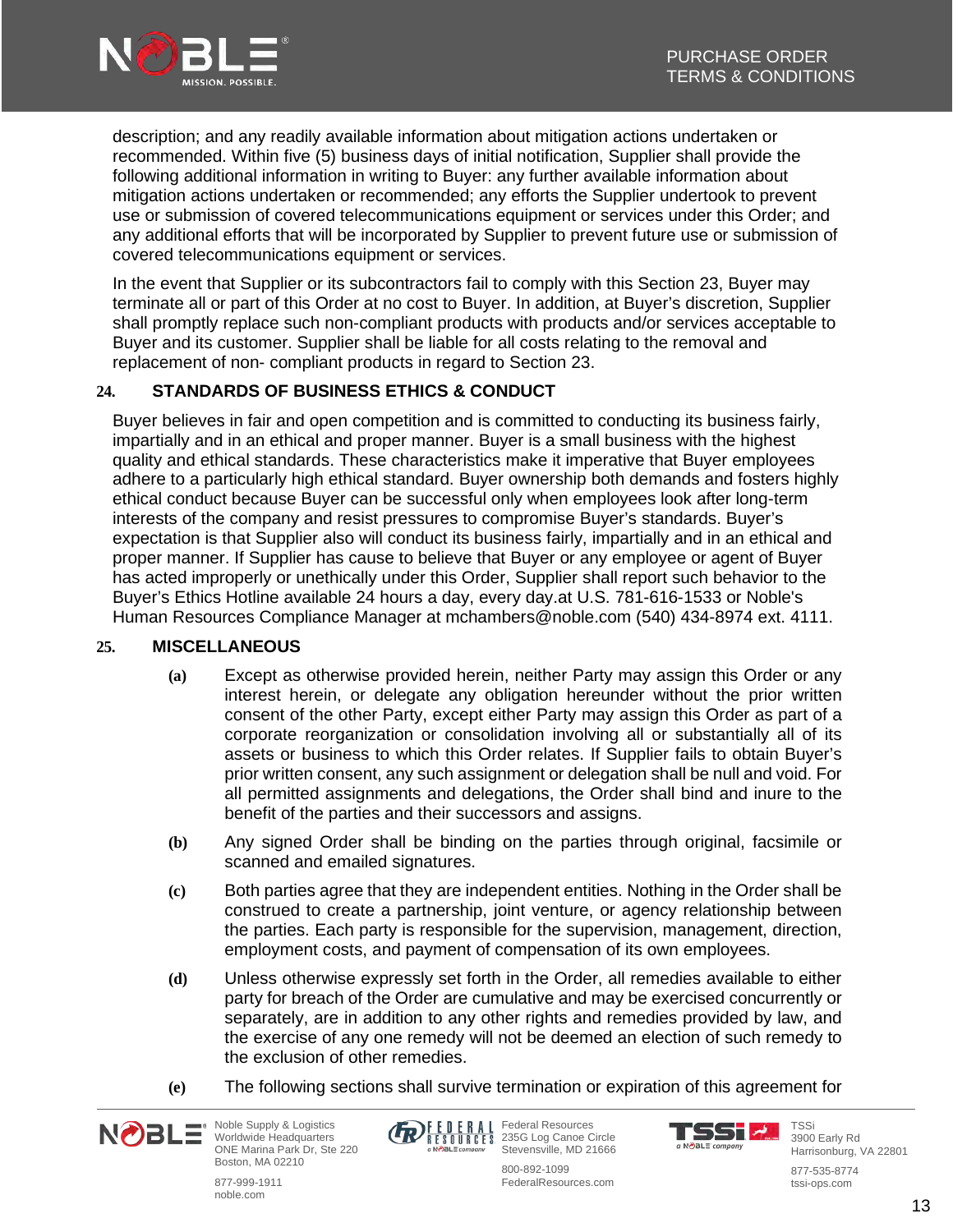

any reason: Section 9 (Representations & Warranties); Section 11 (Proprietary Information); Section 12 (Intellectual Property); Section 14 (Indemnification); Section 15 (Termination & Default); Section 16 (Non-Waiver); Section 17 (Equitable Remedies); Section 18 (Governing Law); Section 19 (Disputes); and Section 20 (Limitation of Liability).

### **26. ANTI-TRAFFICKING IN PERSONS**

Supplier is prohibited from engaging in activities that support or promote trafficking in persons, including, but not limited to, any of the following:

- **(a)** Trafficking in persons, including, but not limited to the following:
	- 1. sex trafficking; or
	- 2. the recruitment, harboring, transportation, provision, or obtaining of a person for labor or services through the use of force, fraud, or coercion for the purpose of subjection to involuntary servitude, debt bondage, or slavery.
- **(b)** The procurement of a commercial sex act;
- **(c)** The use of forced labor in the performance of company business;
- **(d)** The use of misleading or fraudulent recruitment activities;
- **(e)** Charging employees recruitment fees;
- **(f)** Failing to pay for the return transportation at the end of employment for an employee who is not a national of the country in which the work is taking place and who was brought into that country for the purpose of working;
- **(g)** Providing or arranging housing that fails to meet the host country housing and safety standards; or
- **(h)** If required, failing to provide an employment contract, recruitment agreement, or similar work document in writing, in the individual's native language and prior to the individual departing from his or her country of origin.

Supplier represents and warrants that it shall abide by and comply with the requirements of this Section. Further, Supplier shall require its employees, agents, contract laborers and subcontractors to abide by and comply with the requirements of this Section.

Buyer may, at any time, audit all pertinent books, records, work sites, offices, and documentation of Supplier in order to verify compliance with this Section. Supplier agrees to cooperate with and provide Buyer with any information reasonably requested in support of Buyer's due diligence or other efforts and in order to verify compliance with this Section. Supplier will, in all of its lowertier subcontracts and contracts relating to this Order or any other Order with Supplier, include provisions which secure for Buyer all of the rights and protections provided for within this Section.

Supplier acknowledges that if Supplier or any of its employees, agents, contract laborers or subcontractors engages in any of the prohibited activities in this Section, this Order is subject to termination.

Whenever Supplier has knowledge, whether substantiated or not, that any actual or suspected violation of this Section has occurred, Supplier shall immediately give written notice to the Buyer's representative listed on the applicable purchase order and provide all relevant information including, but not limited to, the nature of the actual or suspected violation.



Noble Supply & Logistics Worldwide Headquarters ONE Marina Park Dr, Ste 220 Boston, MA 02210

877-999-1911 noble.com



Federal Resources 235G Log Canoe Circle Stevensville, MD 21666



TSSi 3900 Early Rd Harrisonburg, VA 22801

877-535-8774 tssi-ops.com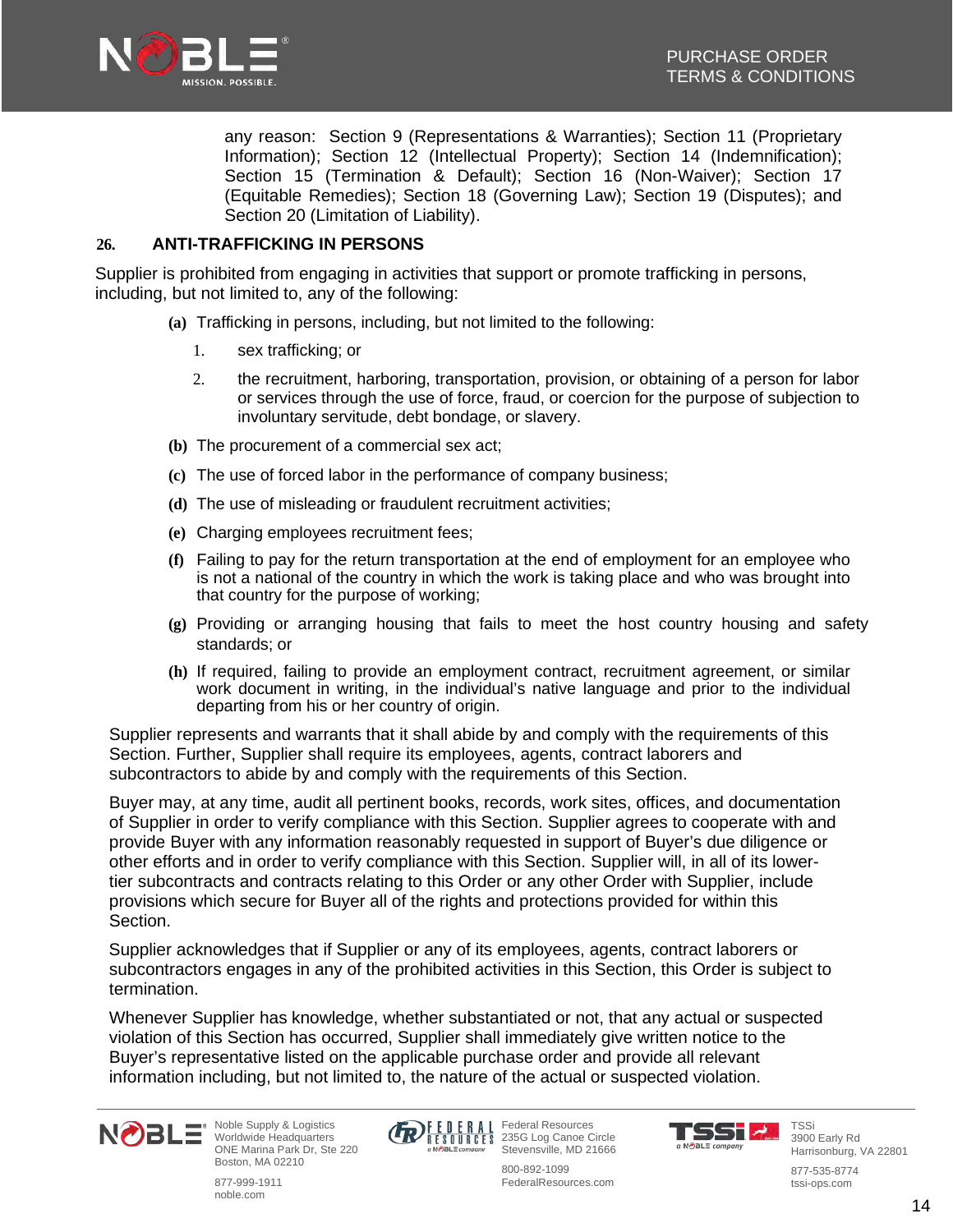

Supplier shall provide its full cooperation during any subsequent investigation of the actual or suspected violation by Buyer, Buyer's representative, or cognizant government agency. Supplier's cooperation shall include, but not be limited to, permitting inspection of its work sites, offices, and documentation, as necessary to support any investigation. Supplier agrees to insert the substance of this Section, including this sentence, in any lower–tier subcontract.

### **27. STOP WORK ORDER**

Buyer may, at any time, by written notification to Supplier, require Supplier to stop all, or any part of the work called for by this Order for a period of ninety (90) days after the written notification is delivered to Supplier, and for any further period to which the Parties may agree. The notification shall be specifically identified as a Stop-Work Order ("**SWO**") issued under this Section. Upon receipt of the SWO, Supplier shall immediately comply with its terms and take all reasonable steps to minimize the incurrence of costs allocable to the work covered by the SWO during the period of work stoppage. Within a period of ninety (90) days after a SWO is delivered to Supplier, or within any extension of that period to which the Parties shall have agreed, Buyer shall either (1) cancel the SWO; or (2) terminate the work covered by the SWO as provided for in "Termination for Convenience" of this Order.

If a SWO issued under this Section is canceled or the period of that SWO or any extension thereof expires, Supplier shall resume work. Buyer shall make an equitable adjustment in the delivery schedule or purchase order price, or both, and this Order shall be modified in writing accordingly if (1) the SWO results in an increase in the time required for, or in Supplier's cost properly allocable to, the performance of any part of this Order; and (2) Supplier asserts its rights to the adjustment within twenty (20) days after the end of the period of work stoppage.

If a SWO is not canceled and the work covered by the SWO is terminated for the convenience of Buyer, Buyer shall allow reasonable costs resulting from the SWO in arriving at the termination settlement.

### **28. SUSPECT/COUNTERFEIT PARTS**

This Section is applicable to all Orders. If DFARS 252.246-7007 and DFARS 252.246-7008 are also applicable to this Order, the provisions of paragraphs  $(a) - (e)$  of DFARS 252.246-7007, including its definition of "electronic parts," are incorporated in this paragraph by reference and "Contracting Officer" shall mean "Buyer." Supplier shall establish and maintain a material authenticity process that ensures the requirements of these clauses or other authenticity requirements in this Order are met. Supplier's obligation to substantiate authenticity shall survive acceptance of and payment for PO Products under this Order.

Supplier shall not furnish suspect counterfeit or counterfeit parts to Buyer under this Order. Supplier shall only purchase products to be delivered or incorporated in products to Buyer directly from the Original Component Manufacturer ("OCM")/Original Equipment Manufacturer ("OEM"), or through an OCM/OEM authorized distributor, and all products delivered under this Order shall be authentic and traceable to the OCM/OEM. Supplier shall provide authenticity and traceability records, including but not limited to a Certificate of Conformance ("CoC") or Certificate of Origin ("CoO"), to Buyer for all products considered electronic parts, and for all other products, Supplier shall provide authenticity and traceability records, including but not limited to a CoC or CoO, to Buyer upon request.

Supplier shall immediately notify Buyer if Supplier cannot provide parts, components, and/or assemblies traceable to the OCM or OEM. Upon receipt of such notification, Buyer reserves the right to terminate this Order at no cost to Buyer or require specific material validation test and



Noble Supply & Logistics Worldwide Headquarters ONE Marina Park Dr, Ste 220 Boston, MA 02210

877-999-1911 noble.com



Federal Resources 235G Log Canoe Circle Stevensville, MD 21666



TSSi 3900 Early Rd

877-535-8774 tssi-ops.com

800-892-1099 FederalResources.com

Harrisonburg, VA 22801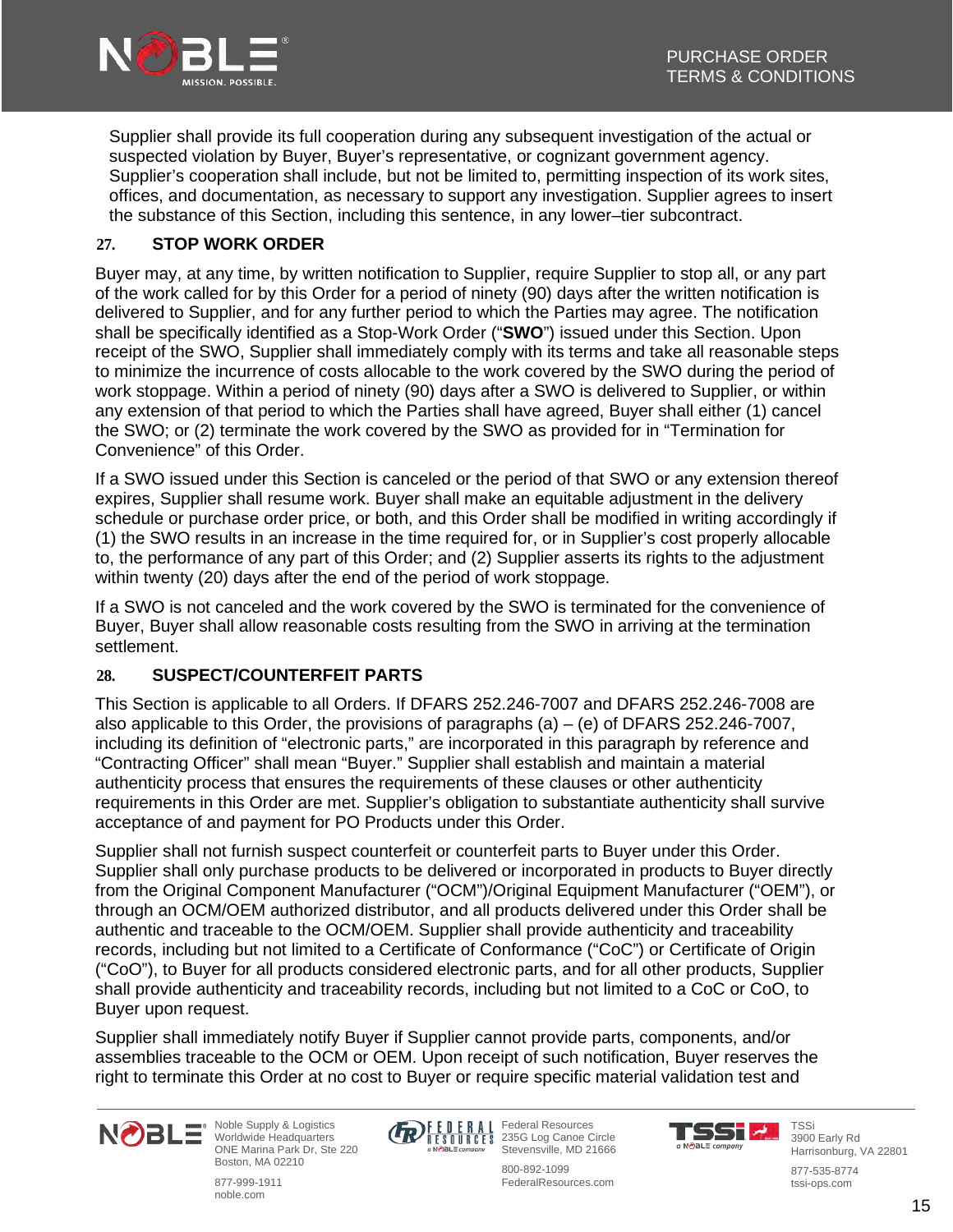

inspection protocol requirements to Supplier.

If suspect counterfeit or counterfeit parts are furnished under this Order and are found in any of the products delivered hereunder, such items will be impounded by Buyer, and Supplier shall take corrective action as required by the terms of this Order. Supplier shall promptly replace such suspect/counterfeit parts with parts acceptable to the Buyer. Supplier shall be liable for all costs relating to the removal and replacement of said parts, including without limitation Buyer's external and internal costs of removing such suspect/counterfeit parts, of reinserting replacement parts and of any testing or validation necessitated by the reinstallation of Supplier's products after suspect/counterfeit parts have been exchanged. Buyer's remedies described herein shall not be limited by any other clause agreed upon between Buyer and Supplier in this Order and are in addition to any remedies Buyer may have at law, equity or otherwise under this Order. At Buyer's request, Supplier shall return any removed suspect counterfeit or counterfeit parts to Buyer, so that Buyer may turn such parts over to its U.S.G. customer for further investigation. For purposes of this Section, Supplier agrees that any U.S.G. directive/information or GIDEP alert, indicating that such parts are suspect counterfeit or counterfeit, shall be deemed definitive evidence that Supplier's Products contain suspect counterfeit or counterfeit parts.

The substance of this Section shall be incorporated into any subcontract or Order entered into by Supplier for the performance of any part of the work under this Order.

### **29. FORCE MAJEURE**

Any delay or failure of either Party to perform its obligations, including payment obligations, under this Order will be excused to the extent that the delay or failure was caused directly by an event beyond such Party's control, without such Party's fault or negligence and that by its nature could not have been foreseen by such Party or, if it could have been foreseen, was unavoidable (which events may include, without limitation, epidemics, pandemics, natural disasters, embargoes, explosions, riots, wars, or acts of terrorism). A Party affected by a force majeure event shall promptly notify the other Party in writing and inform the other Party of a new date by which it is capable of meeting its obligations. In the event that a force majeure event extends past sixty (60) days, the unaffected Party may terminate the subject purchase order.

# **30.** FEDERAL ACQUISITION REGULATION (FAR) and DEFENSE FAR SUPPLEMENT (DFARS) FLOWDOWN CLAUSES

In the event that this Order is not made pursuant to a U.S. Government Contract, this Section does not apply to this Order. Pursuant to (a) and (b) of this Section, the listed FAR and DFARS clauses are incorporated herein as if set forth in full text unless the FAR or DFARS clause is made inapplicable this Order due to a requirement or condition stated therein, or due to the nature of the work performed (for instance, FAR 52.246-2, "Inspection of Supplies - Fixed-Price" does not apply if the Order is solely for services). Whenever said clauses include a requirement for the resolution of disputes between the Parties in accordance with the FAR "Disputes" clause, the dispute shall instead be disposed of in accordance with the clause entitled "Disputes" in these Terms and Conditions. Supplier shall include the appropriate FAR and DFARS clauses as required in any lower-tier subcontract. For such flowdown clauses, the terms "Government," "Contractor" and "Contracting Officer" shall mean "Buyer," "Supplier" and "Buyer's Representative," respectively. However, there will be no substitution of "Government" where: 1) access to Supplier's confidential or proprietary cost data is required, or such access shall be reserved to the Government; or 2) the Government is acting in its sovereign capacity; or 3) the provision relates to intellectual property rights, termination rights or limitation of liability rights as between the parties.

**(a)** If this Order is for non-commercial items/services under a U.S. Government Contract, the



Noble Supply & Logistics Worldwide Headquarters ONE Marina Park Dr, Ste 220 Boston, MA 02210

877-999-1911 noble.com



Federal Resources 235G Log Canoe Circle Stevensville, MD 21666



TSSi 3900 Early Rd Harrisonburg, VA 22801

877-535-8774 tssi-ops.com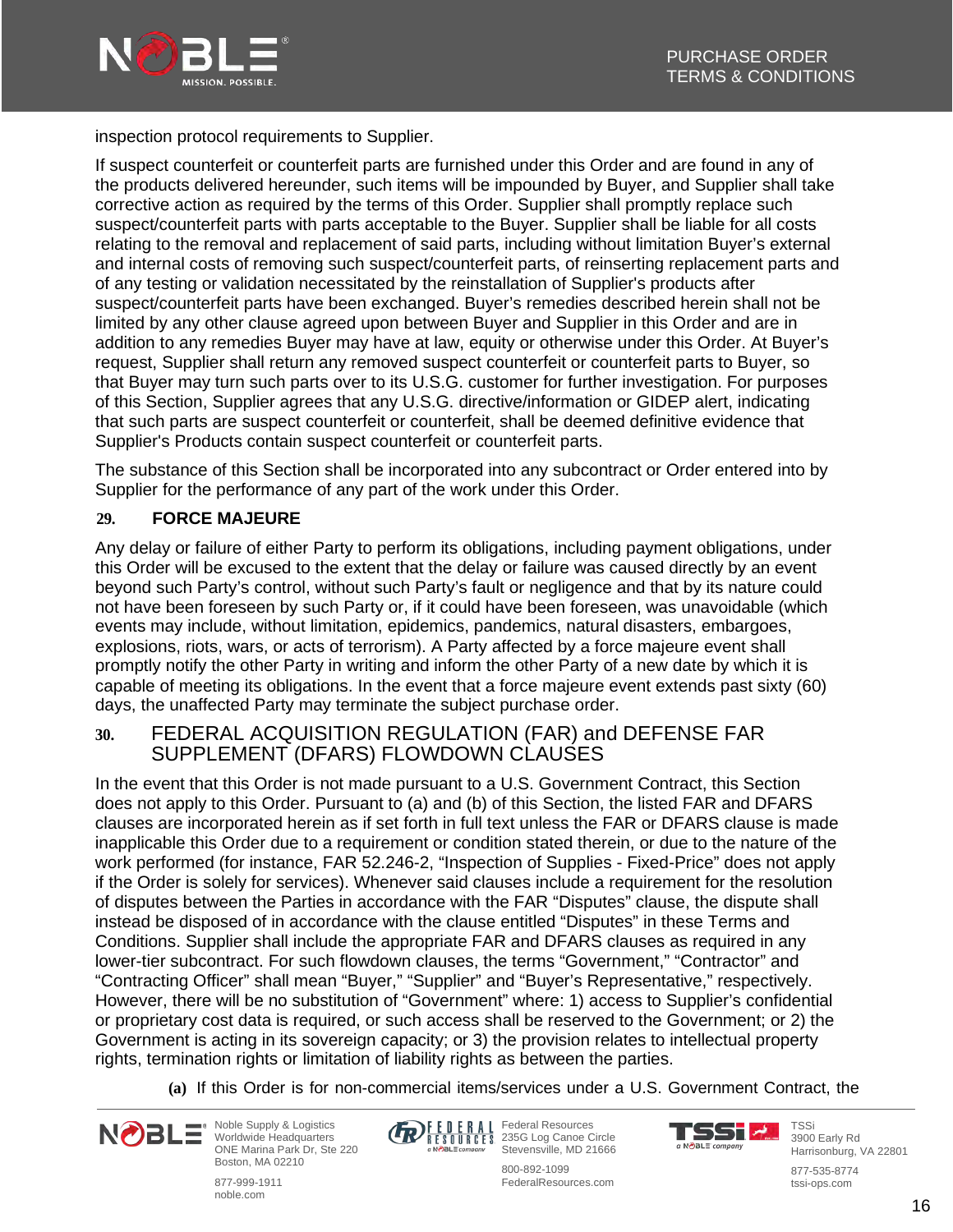

FAR and DFARS clauses referenced in Exhibit A are incorporated herein by reference at the effective version found in Buyer's Prime Contract, or higher-tier subcontract under which this Order is a subcontract.

**(b)** If this Order is for commercial items/services, as defined in FAR 2.101, under a U.S. Government Contract, the FAR and DFARS clauses referenced in Exhibit B are incorporated herein by reference at the effective version found in Buyer's Prime Contract, or higher-tier subcontract under which this Order is a subcontract.

#### **Exhibit A – Regulatory Flowdown Clauses for Non-Commercial Items/Services Orders under a U.S. Government Contract**

| <b>FAR</b>       | <b>Clause</b>                                                                                                                                                                                                                                                                                                                |
|------------------|------------------------------------------------------------------------------------------------------------------------------------------------------------------------------------------------------------------------------------------------------------------------------------------------------------------------------|
| <b>Reference</b> | <b>Title</b>                                                                                                                                                                                                                                                                                                                 |
| 52.203-3         | <b>Gratuities</b>                                                                                                                                                                                                                                                                                                            |
|                  | NOTE: As used in this clause, "Government" means "Buyer" (except "Government"<br>means "Buyer or Government" in the phrase "to any Officer, official or employee of the<br>Government"), "hearing" means opportunity to be heard, and "in any competent court".<br>means "pursuant to the Disputes clause contained herein". |
| 52.203-6         | <b>Restrictions on Subcontractor Sales to the Government</b>                                                                                                                                                                                                                                                                 |
| 52.203-7         | <b>Anti-Kickback Procedures</b>                                                                                                                                                                                                                                                                                              |
|                  | NOTE: Subparagraph (c)(1) is not applicable. Supplier shall immediately notify<br>Buyer of any alleged violations involving any of Buyer's or Supplier's employees                                                                                                                                                           |
| 52.204-10        | Reporting Executive Compensation and First-Tier Subcontract Awards.                                                                                                                                                                                                                                                          |
| 52.203-12        | <b>Limitation on Payments to Influence Certain Federal Transactions</b>                                                                                                                                                                                                                                                      |
| 52.203-13        | <b>Contractor Code of Business Ethics and Conduct</b>                                                                                                                                                                                                                                                                        |
| 52.203-14        | <b>Display of Hotline Poster(s)</b>                                                                                                                                                                                                                                                                                          |
| 52.203-15        | Whistleblower Protections Under the American Recovery and<br><b>Reinvestment Act of 2009</b>                                                                                                                                                                                                                                 |
| 52.203-16        | <b>Preventing Personal Conflicts of Interest</b>                                                                                                                                                                                                                                                                             |
| 52.203-17        | <b>Contractor Employee Whistleblower Rights and Requirement To Inform</b><br><b>Employees of Whistleblower Rights</b>                                                                                                                                                                                                        |
| $52.203 - 18$    | Prohibition on Contracting with Entities that Require Certain Internal<br><b>Confidentiality Agreements or Statements-Representation</b>                                                                                                                                                                                     |
| 52.203-19        | Prohibition on Requiring Certain Internal Confidentiality Agreements or<br><b>Statements</b>                                                                                                                                                                                                                                 |
| 52.204-2         | <b>Security Requirements</b>                                                                                                                                                                                                                                                                                                 |
|                  | NOTE: Delete paragraph (c).                                                                                                                                                                                                                                                                                                  |



Noble Supply & Logistics Worldwide Headquarters ONE Marina Park Dr, Ste 220 Boston, MA 02210

877-999-1911 noble.com



Federal Resources 235G Log Canoe Circle Stevensville, MD 21666 800-892-1099

FederalResources.com



TSSi 3900 Early Rd Harrisonburg, VA 22801

877-535-8774 tssi-ops.com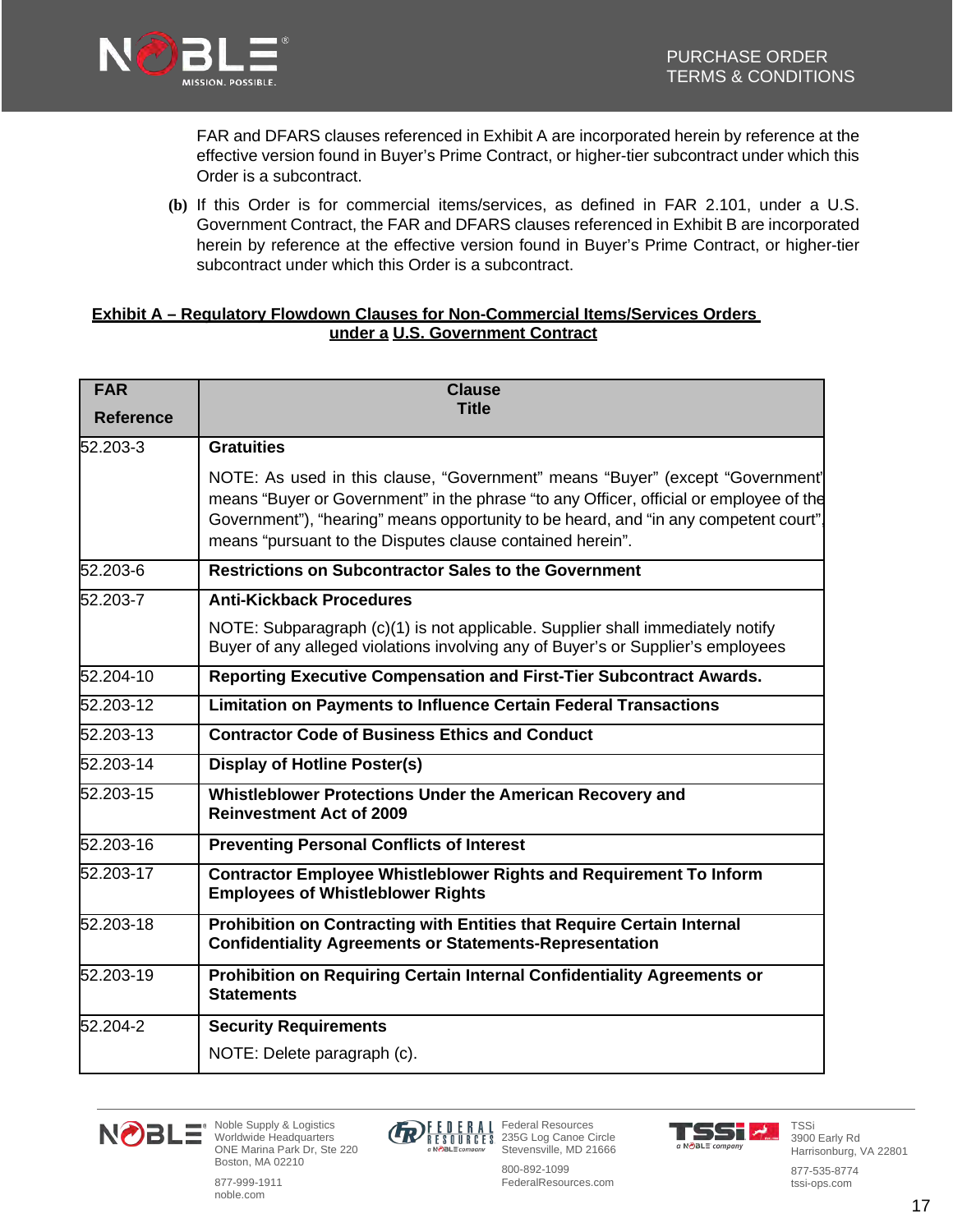

| <b>FAR</b>       | <b>Clause</b>                                                                                                                        |
|------------------|--------------------------------------------------------------------------------------------------------------------------------------|
| <b>Reference</b> | <b>Title</b>                                                                                                                         |
| 52.204-9         | <b>Personal Identity Verification of Contractor Personnel</b>                                                                        |
| 52.204-10        | <b>Reporting Executive Compensation and First-Tier Subcontract Awards</b>                                                            |
| 52.204-21        | <b>Basic Safeguarding of Covered Contractor Information Systems</b>                                                                  |
| 52.204-23        | Prohibition on Contracting for Hardware, Software, and Services Developed or<br>Provided by Kaspersky Lab and Other Covered Entities |
| $52.204 - 25$    | Prohibition on Contracting for Certain Telecommunications and<br><b>Video Surveillance Services or Equipment.</b>                    |
| 52.209-6         | Protecting the Government's Interest When Subcontracting with<br><b>Contractors Debarred, Suspended or Proposed for Debarment</b>    |
| 52.211-5         | <b>Material Requirements</b>                                                                                                         |
| 52.211-15        | <b>Defense Priority and Allocation Requirements</b>                                                                                  |
| 52.215-2         | Audit and Records - Negotiation                                                                                                      |
| 52.215-10        | Price Reduction for Defective Certified Cost or Pricing Data                                                                         |
| 52.215-11        | Price Reduction for Defective Certified Cost or Pricing Data -Modifications                                                          |
| 52.215-12        | <b>Subcontractor Certified Cost or Pricing Data</b>                                                                                  |
| 52.215-13        | <b>Subcontractor Certified Cost or Pricing Data -Modifications</b>                                                                   |
| 52.215-14        | <b>Integrity of Unit Prices</b>                                                                                                      |
|                  | NOTE: Delete paragraph (b)                                                                                                           |
| 52.215-19        | <b>Notification of Ownership Changes</b>                                                                                             |
| 52.215-20        | Requirements for Certified Cost or Pricing Data and Data Other Than Certified<br><b>Cost or Pricing Data</b>                         |
| 52.215-21        | Requirements for Certified Cost or Pricing Data and Data Other Than Certified<br><b>Cost or Pricing Data - Modifications</b>         |
| 52.215-23        | <b>Limitations on Pass-Through Charges</b>                                                                                           |
| 52.219-8         | <b>Utilization of Small Business Concerns</b>                                                                                        |
| 52.219-9         | <b>Small Business Subcontracting Plan</b>                                                                                            |
| 52.222-1         | Notice to the Government of Labor Disputes                                                                                           |
| 52.222-4         | <b>Contract Work Hours and Safety Standards - Overtime Compensation</b>                                                              |
| 52.222-17        | <b>Nondisplacement of Qualified Workers</b>                                                                                          |
| 52.222-20        | <b>Contracts for Materials, Supplies, Articles and Equipment.</b>                                                                    |
| 52.222-21        | <b>Prohibition of Segregated Facilities</b>                                                                                          |
| 52.222-26        | <b>Equal Opportunity</b>                                                                                                             |



Noble Supply & Logistics Worldwide Headquarters ONE Marina Park Dr, Ste 220 Boston, MA 02210



Federal Resources 235G Log Canoe Circle Stevensville, MD 21666

800-892-1099 FederalResources.com



TSSi 3900 Early Rd Harrisonburg, VA 22801

877-535-8774 tssi-ops.com

877-999-1911 noble.com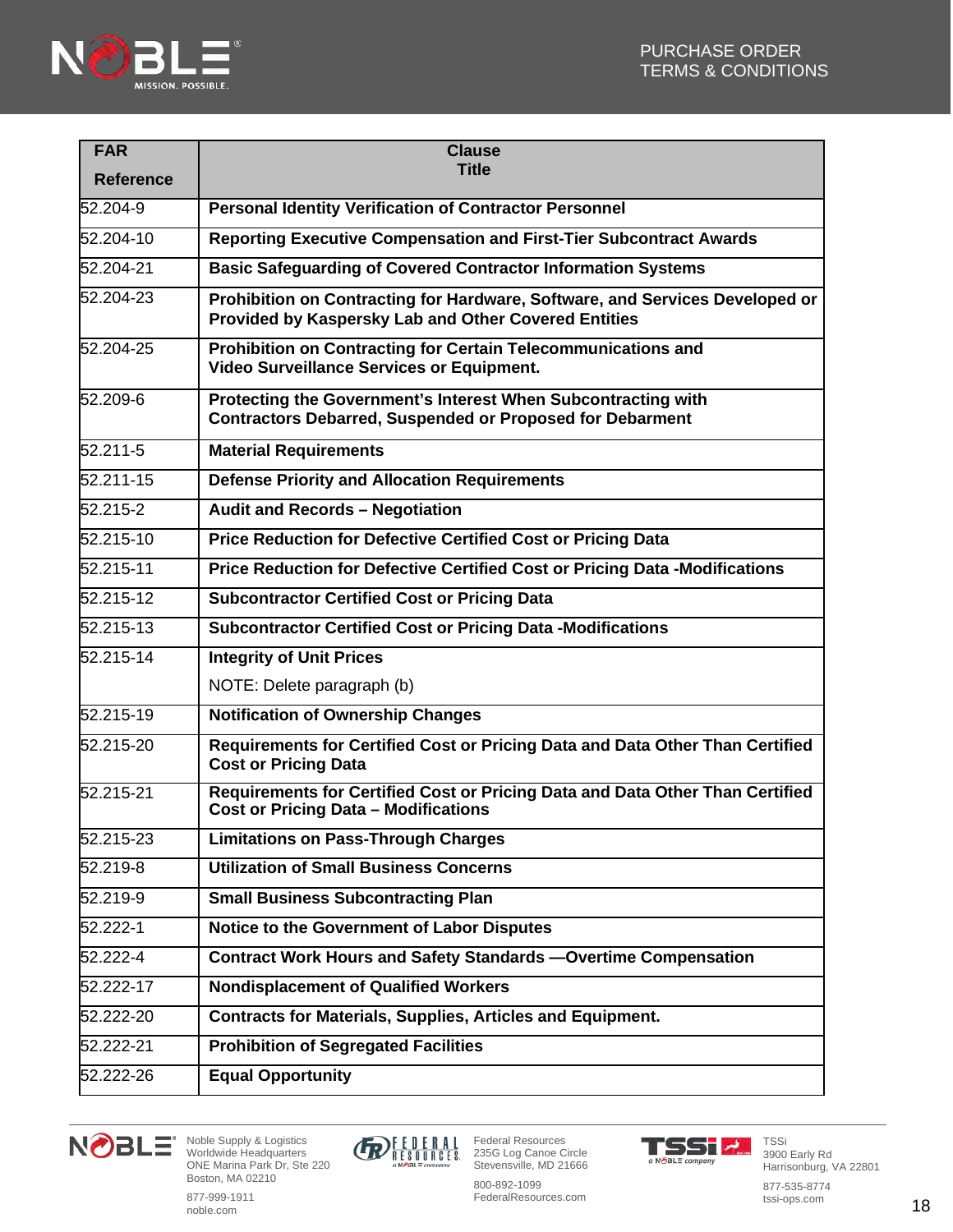

| <b>FAR</b>       | <b>Clause</b>                                                                                                                                                                                                                                                                                                                                                                                                                     |
|------------------|-----------------------------------------------------------------------------------------------------------------------------------------------------------------------------------------------------------------------------------------------------------------------------------------------------------------------------------------------------------------------------------------------------------------------------------|
| <b>Reference</b> | <b>Title</b>                                                                                                                                                                                                                                                                                                                                                                                                                      |
| 52.222-35        | <b>Equal Opportunity for Veterans</b>                                                                                                                                                                                                                                                                                                                                                                                             |
|                  | NOTE: The clause at 41 CFR 60-300.5(a) is incorporated herein by reference. Buyer<br>and Supplier shall abide by the requirements of 41 CFR 60-300.5(a). This regulation<br>prohibits discrimination against qualified protected veterans, and requires affirmative<br>action by covered prime                                                                                                                                    |
|                  | contractors and subcontractors to employ and advance in employment qualified<br>protected veterans.                                                                                                                                                                                                                                                                                                                               |
| 52.222-36        | <b>Equal Opportunity for Workers with Disabilities</b>                                                                                                                                                                                                                                                                                                                                                                            |
|                  | NOTE: The clause at 41 CFR 60-741.5(a) is incorporated herein by reference. Buyel<br>and Supplier shall abide by the requirements of 41 CFR 60-741.5(a). This regulation<br>prohibits discrimination against qualified individuals on the basis of disability, and<br>requires affirmative action by covered prime contractors and subcontractors to employ<br>and advance in employment qualified individuals with disabilities. |
| $52.222 - 37$    | <b>Employment Reports on Veterans</b>                                                                                                                                                                                                                                                                                                                                                                                             |
| 52.222-38        | <b>Compliance with Veterans' Employment Reporting Requirements</b>                                                                                                                                                                                                                                                                                                                                                                |
| 52.222-40        | Notification of Employee Rights Under the National Labor Relations Act                                                                                                                                                                                                                                                                                                                                                            |
| 52.222-41        | <b>Service Contract Labor Standards</b>                                                                                                                                                                                                                                                                                                                                                                                           |
| 52.222-50        | <b>Combating Trafficking in Persons</b>                                                                                                                                                                                                                                                                                                                                                                                           |
| 52.222-51        | <b>Exemption from Application of the Service Contract Labor Standards to</b><br><b>Contracts for Maintenance, Calibration, or Repair of Certain Equipment-</b><br><b>Requirements</b>                                                                                                                                                                                                                                             |
| $52.222 - 53$    | <b>Exemption from Application of the Service Contract Labor Standards to</b><br><b>Contracts for Certain Services-Requirements</b>                                                                                                                                                                                                                                                                                                |
| 52.222-54        | <b>Employment Eligibility Verification</b>                                                                                                                                                                                                                                                                                                                                                                                        |
| 52.222-55        | Minimum Wages Under Executive Order 13658                                                                                                                                                                                                                                                                                                                                                                                         |
| 52.222-56        | <b>Certification Regarding Trafficking in Persons Compliance Plan</b>                                                                                                                                                                                                                                                                                                                                                             |
| 52.223-3         | Hazardous Material Identification and Material Safety Data                                                                                                                                                                                                                                                                                                                                                                        |
|                  | NOTE: Entry is considered to be "none" unless Supplier explicitly states otherwise<br>within its quotation or proposal. ALT I applies if procurement is for other than the<br>Department of Defense.                                                                                                                                                                                                                              |
| 52.223-7         | <b>Notice of Radioactive Materials</b>                                                                                                                                                                                                                                                                                                                                                                                            |
| 52.223-11        | <b>Ozone-Depleting Substances and High Global Warming Potential</b><br>Hydrofluorocarbons.                                                                                                                                                                                                                                                                                                                                        |
| 52.223-18        | <b>Encouraging Contractor Policies to Ban Text Messaging While Driving</b>                                                                                                                                                                                                                                                                                                                                                        |
| 52.224-2         | <b>Privacy Act</b>                                                                                                                                                                                                                                                                                                                                                                                                                |
| 52.225-1         | <b>Buy American - Supplies</b>                                                                                                                                                                                                                                                                                                                                                                                                    |







877-535-8774 tssi-ops.com

877-999-1911 noble.com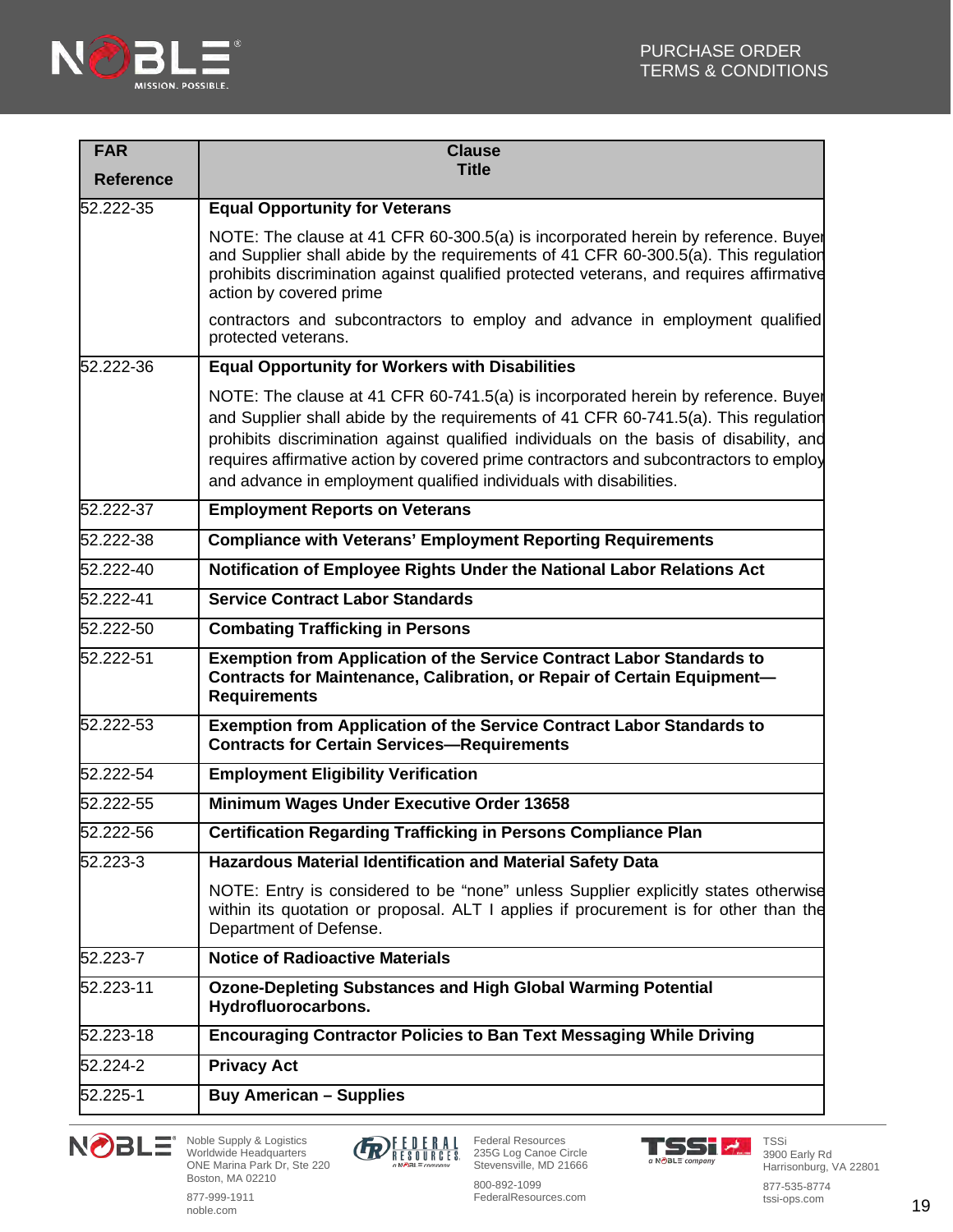

| <b>FAR</b><br><b>Reference</b> | <b>Clause</b><br><b>Title</b>                                                                                                                                                                                                                                                                                                                                                                                                                                           |
|--------------------------------|-------------------------------------------------------------------------------------------------------------------------------------------------------------------------------------------------------------------------------------------------------------------------------------------------------------------------------------------------------------------------------------------------------------------------------------------------------------------------|
| 52.225-8                       | <b>Duty-Free Entry</b>                                                                                                                                                                                                                                                                                                                                                                                                                                                  |
|                                | NOTE: Under paragraph (c)(1), change "20 days" to "30 days." Under paragraph<br>$(c)(2)$ , change "10 days" to "20 days".                                                                                                                                                                                                                                                                                                                                               |
| 52.225-13                      | <b>Restrictions on Certain Foreign Purchases</b>                                                                                                                                                                                                                                                                                                                                                                                                                        |
| 52.225-26                      | <b>Contractors Performing Private Security Functions Outside the United States</b>                                                                                                                                                                                                                                                                                                                                                                                      |
| 52.227-1                       | <b>Authorization and Consent</b>                                                                                                                                                                                                                                                                                                                                                                                                                                        |
| 52.227-2                       | Notice and Assistance Regarding Patent and Copyright Infringement                                                                                                                                                                                                                                                                                                                                                                                                       |
| 52.227-9                       | <b>Refund of Royalties</b>                                                                                                                                                                                                                                                                                                                                                                                                                                              |
| 52.227-11                      | Patent Rights - Ownership by the Contractor                                                                                                                                                                                                                                                                                                                                                                                                                             |
| 52.228-5                       | Insurance-Work on a Government Installation                                                                                                                                                                                                                                                                                                                                                                                                                             |
| 52.232-40                      | <b>Providing Accelerated Payments to Small Business Subcontractors</b>                                                                                                                                                                                                                                                                                                                                                                                                  |
| 52.234-1                       | Industrial Resources Developed Under Title III, Defense Production Act                                                                                                                                                                                                                                                                                                                                                                                                  |
| 52.236-13                      | <b>Accident Prevention</b>                                                                                                                                                                                                                                                                                                                                                                                                                                              |
| 52.237-2                       | Protection of Government Buildings, Equipment, and Vegetation                                                                                                                                                                                                                                                                                                                                                                                                           |
| 52.242-13                      | <b>Bankruptcy</b>                                                                                                                                                                                                                                                                                                                                                                                                                                                       |
|                                | NOTE: Any such notification shall be to Buyer. After "for all Government contracts,"<br>insert "with Supplier".                                                                                                                                                                                                                                                                                                                                                         |
| 52.242-15                      | <b>Stop-Work Order</b>                                                                                                                                                                                                                                                                                                                                                                                                                                                  |
| 52.244-5                       | <b>Competition In Subcontracting</b>                                                                                                                                                                                                                                                                                                                                                                                                                                    |
| 52.244-6                       | <b>Subcontracts for Commercial Products and Commercial Services</b>                                                                                                                                                                                                                                                                                                                                                                                                     |
| $52.245 - 1$                   | <b>Government Property or Alternate I</b>                                                                                                                                                                                                                                                                                                                                                                                                                               |
|                                | NOTE: In the phrases "Government Property", "Government-furnished property", and<br>in references to title to property, "Government" shall not mean "Buyer".                                                                                                                                                                                                                                                                                                            |
|                                | The following is added as paragraph (n): "Contractor shall provide Buyer immediate<br>notice of any disapproval, withdrawal of approval, or non-acceptance by the<br>Government of its property control system". In the event of any of the aforementioned<br>conditions Supplier shall immediately assume Full Risk of Loss for all loss or damage<br>to Government property commencing on the day Supplier's property system approval<br>was withdrawn or rescinded." |
| 52.246-2                       | <b>Inspection of Supplies - Fixed-Price</b>                                                                                                                                                                                                                                                                                                                                                                                                                             |
| 52.246-4                       | <b>Inspection of Services - Fixed-Price</b>                                                                                                                                                                                                                                                                                                                                                                                                                             |
| 52.246-26                      | <b>Reporting Nonconforming Items</b>                                                                                                                                                                                                                                                                                                                                                                                                                                    |
| 52.247-63                      | <b>Preference for U.S.-Flag Air Carriers</b>                                                                                                                                                                                                                                                                                                                                                                                                                            |
| 52.247-64                      | Preference for Privately Owned U.S.-Flag Commercial Vessels                                                                                                                                                                                                                                                                                                                                                                                                             |





800-892-1099 FederalResources.com



877-535-8774 tssi-ops.com

877-999-1911 noble.com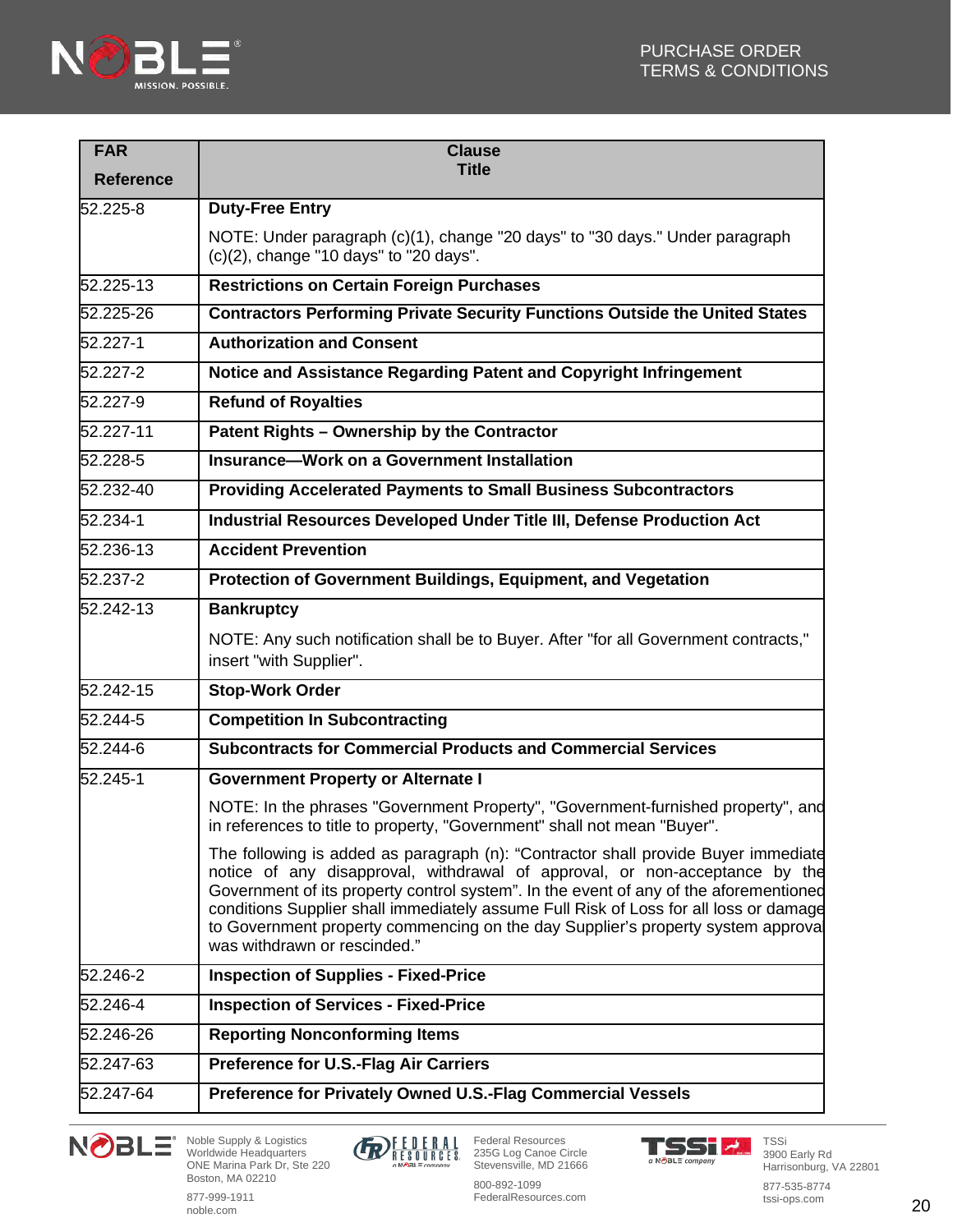

| <b>DFARS</b>    | <b>Clause</b>                                                                                                                                                                                                                                                                                                                                                                                                                                               |
|-----------------|-------------------------------------------------------------------------------------------------------------------------------------------------------------------------------------------------------------------------------------------------------------------------------------------------------------------------------------------------------------------------------------------------------------------------------------------------------------|
| <b>Referenc</b> | <b>Title</b>                                                                                                                                                                                                                                                                                                                                                                                                                                                |
| e               |                                                                                                                                                                                                                                                                                                                                                                                                                                                             |
| 252.203-7001    | Prohibition on Persons Convicted of Fraud or Other Defense-Contract-<br><b>Related Felonies</b>                                                                                                                                                                                                                                                                                                                                                             |
| 252.203-7004    | <b>Display of Hotline Poster(s)</b>                                                                                                                                                                                                                                                                                                                                                                                                                         |
| 252.204.7004    | <b>Anti-Terrorism Awareness Training for Contractors</b>                                                                                                                                                                                                                                                                                                                                                                                                    |
| 252.204-7009    | Limitations on the Use or Disclosure of Third-Party Contractor Reported<br><b>Cyber Incident Information</b>                                                                                                                                                                                                                                                                                                                                                |
| 252.204-7012    | Safeguarding Covered Defense Information and Cyber Incident Reporting                                                                                                                                                                                                                                                                                                                                                                                       |
| 252.208-7000    | Intent to Furnish Precious Metals as Government-Furnished Material                                                                                                                                                                                                                                                                                                                                                                                          |
| 252.209-7004    | Subcontracting with Firms that are Owned or Controlled by the<br>Government of a Country that is a State Sponsor of Terrorism.                                                                                                                                                                                                                                                                                                                              |
| 252.219-7003    | <b>Small Business Subcontracting Plan (DOD Contracts)</b>                                                                                                                                                                                                                                                                                                                                                                                                   |
| 252.222-7006    | Restrictions on the Use of Mandatory Arbitration Agreements                                                                                                                                                                                                                                                                                                                                                                                                 |
| 252.223-7001    | <b>Hazard Warning Labels</b>                                                                                                                                                                                                                                                                                                                                                                                                                                |
| 252.223-7002    | <b>Safety Precautions for Ammunition and Explosives</b>                                                                                                                                                                                                                                                                                                                                                                                                     |
| 252.223-7003    | <b>Change in Place of Performance - Ammunition and Explosives</b>                                                                                                                                                                                                                                                                                                                                                                                           |
| 252.223-7007    | Safeguarding Sensitive Conventional Arms, Ammunition, and Explosives                                                                                                                                                                                                                                                                                                                                                                                        |
| 252.223-7008    | <b>Prohibition of Hexavalent Chromium</b>                                                                                                                                                                                                                                                                                                                                                                                                                   |
| 252.225-7001    | <b>Buy American and Balance of Payments Program</b>                                                                                                                                                                                                                                                                                                                                                                                                         |
| 252.225-7002    | <b>Qualifying Country Sources As Subcontractors</b>                                                                                                                                                                                                                                                                                                                                                                                                         |
| 252.225-7007    | Prohibition on Acquisition of United States Munitions List Items from<br><b>Communist Chinese Military Companies</b>                                                                                                                                                                                                                                                                                                                                        |
| 252.225-7008    | <b>Restriction on Acquisition of Specialty Metals</b>                                                                                                                                                                                                                                                                                                                                                                                                       |
| 252.225-7009    | Restriction on Acquisition of Certain Articles Containing Specialty Metals                                                                                                                                                                                                                                                                                                                                                                                  |
|                 | NOTE: Exclude paragraphs (d) and (e)(1); paragraph (c)(6) is hereby deleted.                                                                                                                                                                                                                                                                                                                                                                                |
|                 | NOTE: Upon Supplier notification of noncompliance with the terms of this clause and<br>the provision of specific information related to the source of the noncompliance.<br>Buyer will facilitate management of the allowance for up to 2% otherwise<br>noncompliant specialty metal content in the end item. The 2% minimal content<br>exception does not apply to and cannot be used to exempt specialty metals<br>contained in high performance magnets. |
| 252.225-7012    | <b>Preference for Certain Domestic Commodities</b>                                                                                                                                                                                                                                                                                                                                                                                                          |
| 252.225-7013    | <b>Duty-Free Entry</b>                                                                                                                                                                                                                                                                                                                                                                                                                                      |









877-535-8774 tssi-ops.com

877-999-1911 noble.com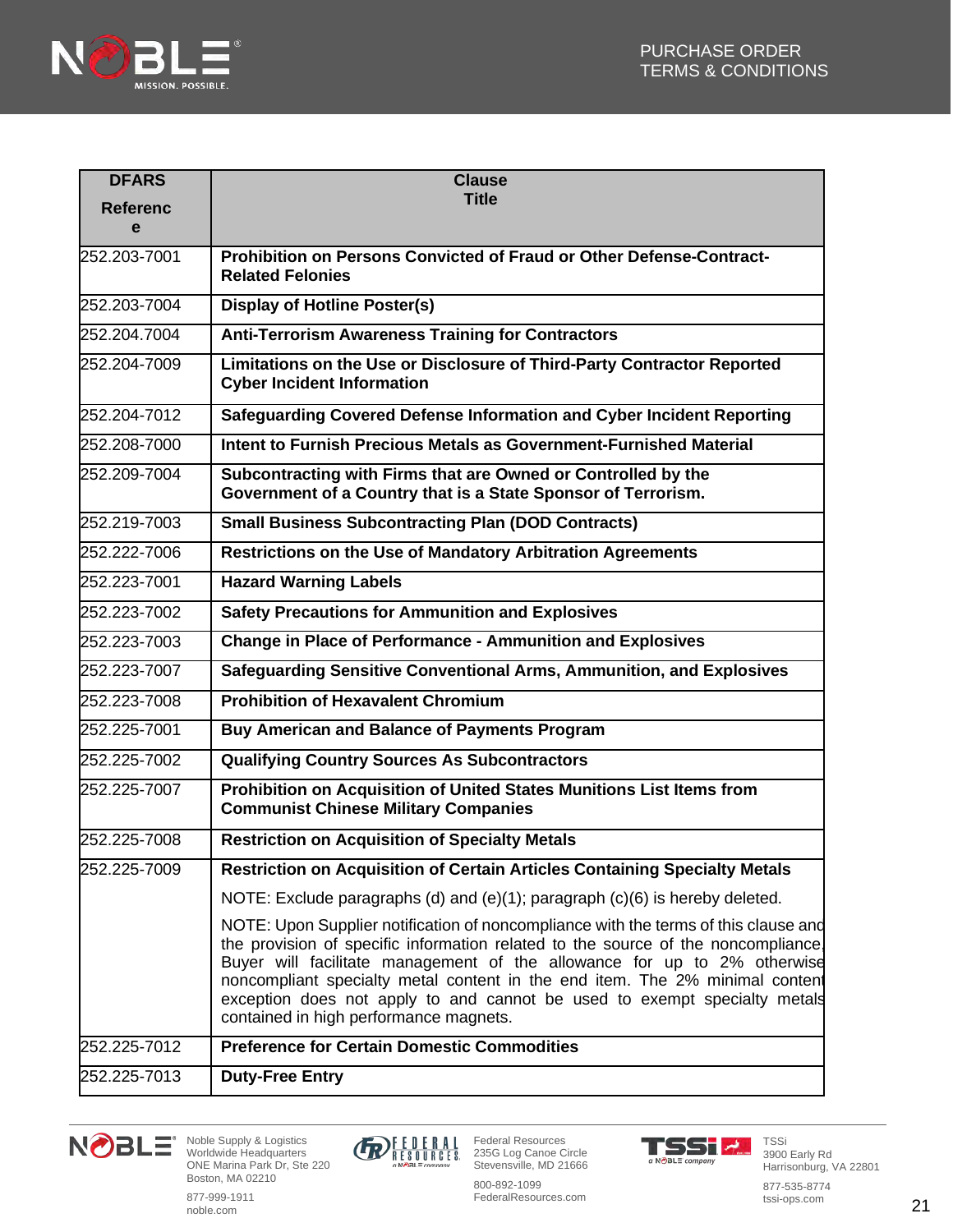

| <b>DFARS</b>         | <b>Clause</b>                                                                                                                 |
|----------------------|-------------------------------------------------------------------------------------------------------------------------------|
| <b>Referenc</b><br>e | <b>Title</b>                                                                                                                  |
| 252.225-7015         | <b>Restriction on Acquisition of Hand or Measuring Tools</b>                                                                  |
| 252.225-7016         | <b>Restriction on Acquisition of Ball and Roller Bearings</b>                                                                 |
| 252.225-7021         | <b>Trade Agreements</b>                                                                                                       |
| 252.225-7025         | <b>Restriction on Acquisition of Forgings</b>                                                                                 |
| 252.225-7028         | <b>Exclusionary Policies and Practices of Foreign Governments</b>                                                             |
| 252.225-7030         | Restriction on Acquisition of Carbon, Alloy, and Armor Steel Plate                                                            |
| 252.225-7033         | <b>Waiver of United Kingdom Levies</b>                                                                                        |
| 252.225-7036         | Buy American - Free Trade Agreements - Balance of Payments Program                                                            |
| 252.225-7040         | <b>Contractor Personnel Supporting U.S. Armed Forces Deployed Outside</b><br>the United States                                |
| 252.225-7043         | Antiterrorism/Force Protection for Defense Contractors Outside the<br><b>United States</b>                                    |
| 252.225-7048         | <b>Export-Controlled Items</b>                                                                                                |
| 252.225.7052         | <b>Restriction on Acquisition of Certain Magnets and Tungsten</b>                                                             |
| 252.226-7001         | Utilization of Indian Organizations, Indian-Owned Economic<br><b>Enterprises, and Native Hawaiian Small Business Concerns</b> |
| 252.227-7013         | <b>Rights in Technical Data--Noncommercial Items</b>                                                                          |
| 252.227-7014         | <b>Rights in Noncommercial Computer Software and Noncommercial</b><br><b>Computer Software Documentation</b>                  |
| 252.227-7015         | <b>Technical Data--Commercial Items</b>                                                                                       |
| 252.227-7016         | <b>Rights in Bid or Proposal Information</b>                                                                                  |
| 252.227-7019         | Validation of Asserted Restriction - Computer Software                                                                        |
| 252.227-7025         | Limitations on the Use or Disclosure of Government-Furnished Information<br><b>Marked with Restrictive Legends</b>            |
| 252.227-7026         | Deferred Delivery of Technical Data or Computer Software                                                                      |
| 252.227-7027         | Deferred Ordering of Technical Data or Computer Software                                                                      |
| 252.227-7030         | <b>Technical Data - Withholding of Payment</b>                                                                                |
| 252.227-7037         | Validation of Restrictive Markings on Technical Data                                                                          |
| 252.227-7038         | Patent Rights-Ownership by the Contractor (Large Business)                                                                    |
| 252.227-7039         | <b>Patents - Reporting of Subject Inventions</b>                                                                              |
| 252.228-7001         | <b>Ground and Flight Risk</b>                                                                                                 |



Noble Supply & Logistics Worldwide Headquarters ONE Marina Park Dr, Ste 220 Boston, MA 02210



Federal Resources 235G Log Canoe Circle Stevensville, MD 21666



TSSi 3900 Early Rd Harrisonburg, VA 22801

877-535-8774 tssi-ops.com

877-999-1911 noble.com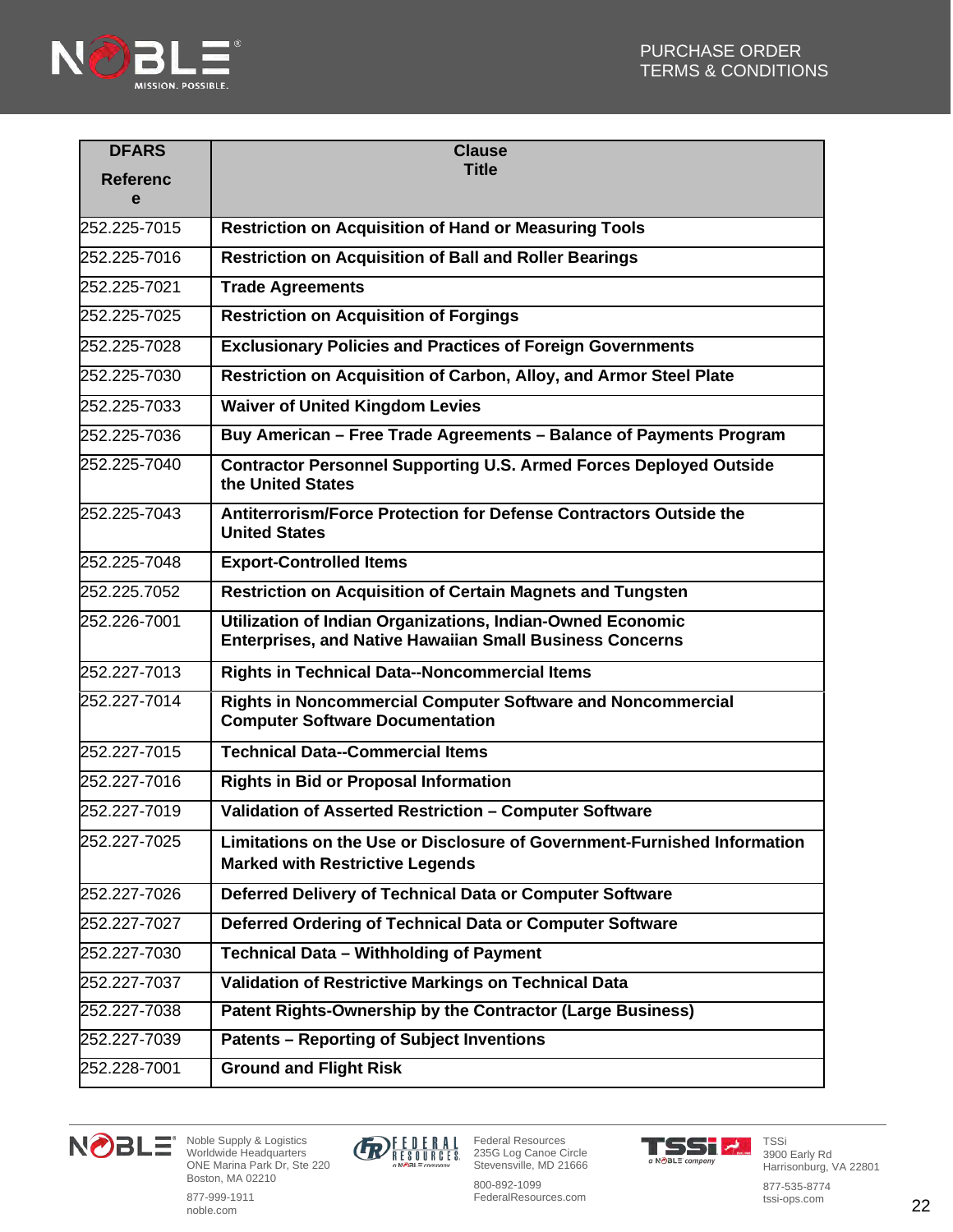

| <b>DFARS</b>         | <b>Clause</b>                                                                                                                                                                                                                                                                                                                                                                                                                                                     |
|----------------------|-------------------------------------------------------------------------------------------------------------------------------------------------------------------------------------------------------------------------------------------------------------------------------------------------------------------------------------------------------------------------------------------------------------------------------------------------------------------|
| <b>Referenc</b><br>e | <b>Title</b>                                                                                                                                                                                                                                                                                                                                                                                                                                                      |
| 252.228-7005         |                                                                                                                                                                                                                                                                                                                                                                                                                                                                   |
|                      | Mishap Reporting and Investigation Involving Aircraft, Missiles, and Space<br><b>Launch Vehicles</b>                                                                                                                                                                                                                                                                                                                                                              |
| 252.231-7000         | <b>Supplemental Cost Principles</b>                                                                                                                                                                                                                                                                                                                                                                                                                               |
| 252.235-7003         | <b>Frequency Authorization and Alternate I</b>                                                                                                                                                                                                                                                                                                                                                                                                                    |
|                      | NOTE: Authorization shall be through or coordinated with Buyer's<br>Authorized Representative.                                                                                                                                                                                                                                                                                                                                                                    |
| 252.239-7000         | <b>Protection Against Compromising Emanations</b>                                                                                                                                                                                                                                                                                                                                                                                                                 |
| 252.239-7010         | <b>Cloud Computing Services</b>                                                                                                                                                                                                                                                                                                                                                                                                                                   |
| 252.239-7016         | <b>Telecommunications Security Equipment, Devices, Techniques and Services</b>                                                                                                                                                                                                                                                                                                                                                                                    |
| 252.243-7001         | <b>Pricing of Contract Modifications</b>                                                                                                                                                                                                                                                                                                                                                                                                                          |
| 252.244-7000         | <b>Subcontracts for Commercial Items</b>                                                                                                                                                                                                                                                                                                                                                                                                                          |
| 252.246-7001         | <b>Warranty of Data</b>                                                                                                                                                                                                                                                                                                                                                                                                                                           |
| 252.246-7003         | <b>Notification of Potential Safety Issues</b>                                                                                                                                                                                                                                                                                                                                                                                                                    |
| 252.246-7007         | <b>Contractor Counterfeit Electronic Part Detection and Avoidance System</b>                                                                                                                                                                                                                                                                                                                                                                                      |
| 252.246-7008         | <b>Sources of Electronic Parts</b>                                                                                                                                                                                                                                                                                                                                                                                                                                |
| 252.247-7023         | <b>Transportation of Supplies by Sea</b>                                                                                                                                                                                                                                                                                                                                                                                                                          |
|                      | NOTE: Paragraph (c), first sentence has been modified as to read "Supplier and its<br>subcontractors may request that Buyer obtain Government authorization for<br>shipment" "45" is changed to "60" days in paragraph (d) and "30" to "20" in<br>paragraph (e). In paragraph (e), delete "and the division of National Cargo, Office of<br>Market Development, Maritime Administration, U.S. Department of Transportation<br>Washington, DC 20590." In paragraph |
|                      | (g) "for the purposes of the Prompt Payment clause of this contract" is deleted.                                                                                                                                                                                                                                                                                                                                                                                  |
|                      | NOTE: Supplier agrees to indemnify and hold Buyer harmless against any loss<br>damage or expense suffered by Buyer as a result of Supplier's failure to comply with<br>the requirements of this clause.                                                                                                                                                                                                                                                           |
| 252.249-7002         | Notification of Anticipated Contract Termination or Reduction                                                                                                                                                                                                                                                                                                                                                                                                     |



Noble Supply & Logistics Worldwide Headquarters ONE Marina Park Dr, Ste 220 Boston, MA 02210 877-999-1911

noble.com



Federal Resources 235G Log Canoe Circle Stevensville, MD 21666

800-892-1099 FederalResources.com



TSSi 3900 Early Rd Harrisonburg, VA 22801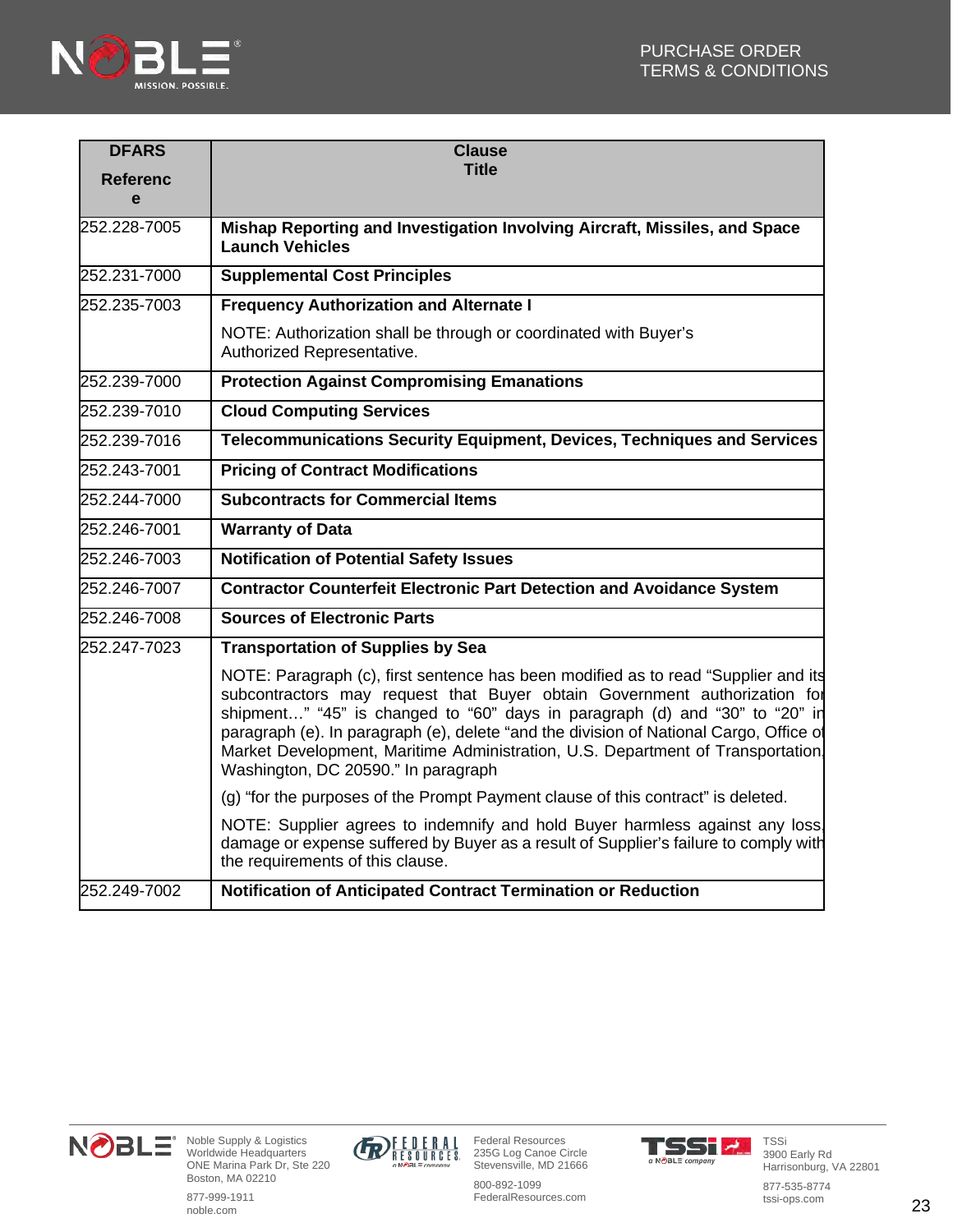

### **Exhibit B – Regulatory Flowdown Clauses for Commercial Items/Services Orders under a U.S. Government Contract**

| <b>FAR</b>    | <b>Clause Title</b>                                                                                                                            |
|---------------|------------------------------------------------------------------------------------------------------------------------------------------------|
| Reference     |                                                                                                                                                |
| 52.203-15     | Whistleblower Protections Under the American Recovery and<br><b>Reinvestment Act of 2009.</b>                                                  |
| 52.203-16     | <b>Preventing Personal Conflicts of Interest.</b>                                                                                              |
| 52.203-18     | Prohibition on Contracting with Entities that Require Certain Internal<br><b>Confidentiality Agreements or Statements-Representation</b>       |
| 52.203-19     | Prohibition on Requiring Certain Internal Confidentiality Agreements or<br><b>Statements</b>                                                   |
| 52.204-7      | <b>System for Award Management.</b>                                                                                                            |
| 52.204-9      | Personal Identity Verification of Contractor Personnel.                                                                                        |
| 52.204-10     | Reporting Executive Compensation and First-Tier Subcontract Awards.                                                                            |
| 52.204-13     | System for Award Management Maintenance.                                                                                                       |
| 52.204-19     | Incorporation by Reference of Representations and Certifications.                                                                              |
| 52.204-21     | <b>Basic Safeguarding of Covered Contractor Information Systems</b>                                                                            |
| 52.204-23     | Prohibition on Contracting for Hardware, Software, and Services<br>Developed or Provided by Kaspersky Lab and Other Covered Entities           |
| 52.204-24     | Representation Regarding Certain Telecommunications and Video<br><b>Surveillance Services or Equipment.</b>                                    |
| $52.204 - 25$ | Prohibition on Contracting for Certain Telecommunications and Video<br>Surveillance Services or Equipment, in all Solicitations and Contracts. |
| 52.204-26     | <b>Covered Telecommunications Equipment or Services-Representation.</b>                                                                        |
| 52.216-7      | <b>Allowable Cost and Payment</b>                                                                                                              |
| 52.219-9      | <b>Small Business Subcontracting Plan.</b>                                                                                                     |
| 52.222-40     | Notification of Employee Rights Under the National Labor Relations Act.                                                                        |
| 52.222-56     | <b>Certification Regarding Trafficking in Persons Compliance Plan.</b>                                                                         |
| 52.223-1      | <b>Biobased Product Certification.</b>                                                                                                         |
| 52.223-11     | <b>Ozone-Depleting Substances and High Global Warming Potential</b><br>Hydrofluorocarbons.                                                     |
| 52.223-12     | Maintenance, Service, Repair, or Disposal of Refrigeration Equipment and<br><b>Air Conditioners.</b>                                           |
| 52.223-15     | <b>Energy Efficiency in Energy-Consuming Products.</b>                                                                                         |





Federal Resources 235G Log Canoe Circle Stevensville, MD 21666



TSSi

877-535-8774 tssi-ops.com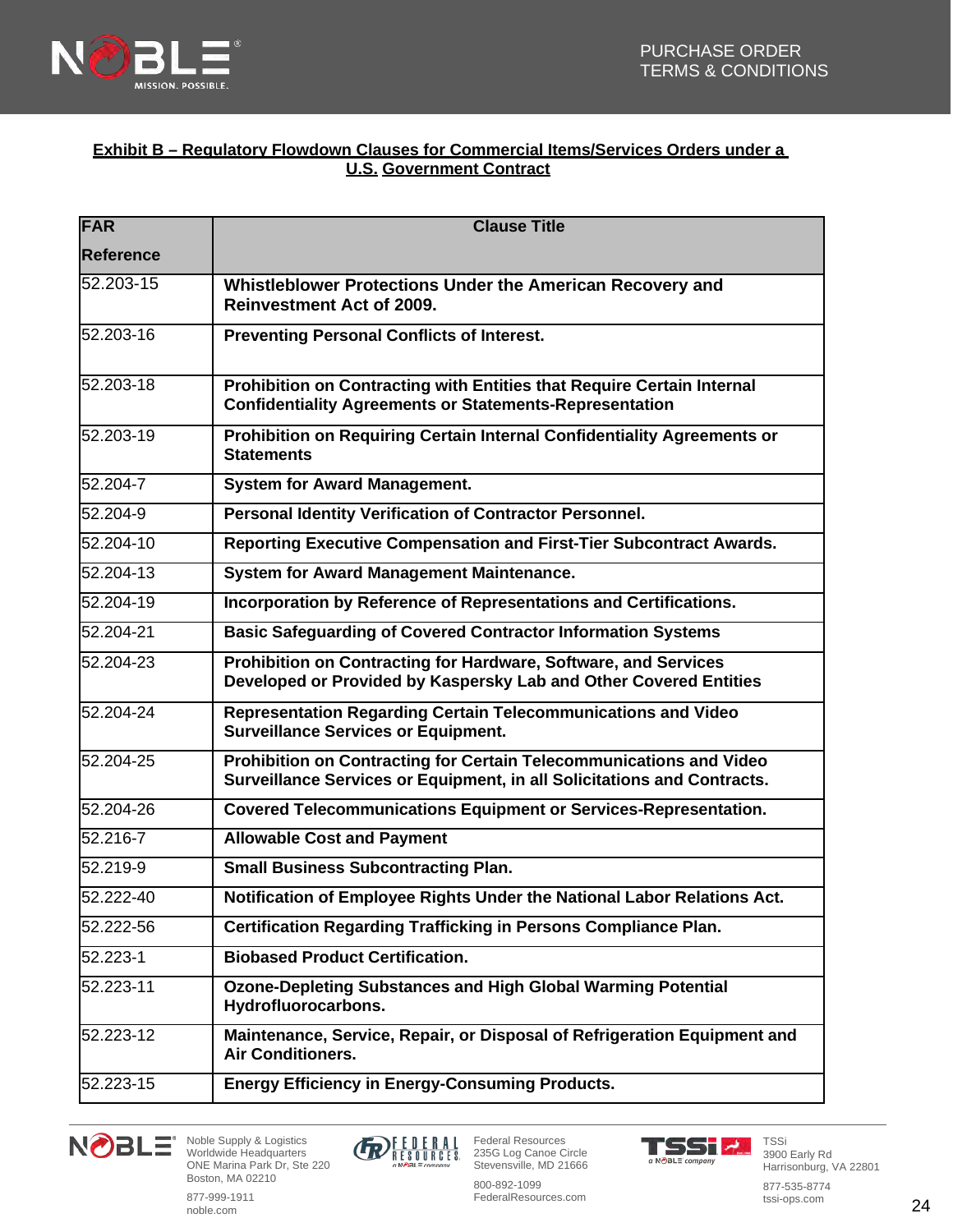

| <b>FAR</b>       | <b>Clause Title</b>                                                                                                                                                                                                                                                                                                                                                                                                                                                     |
|------------------|-------------------------------------------------------------------------------------------------------------------------------------------------------------------------------------------------------------------------------------------------------------------------------------------------------------------------------------------------------------------------------------------------------------------------------------------------------------------------|
| <b>Reference</b> |                                                                                                                                                                                                                                                                                                                                                                                                                                                                         |
| 52.223-18        | Encouraging Contractor Policies to Ban Text Messaging While Driving.                                                                                                                                                                                                                                                                                                                                                                                                    |
| 52.224-3         | <b>Privacy Training.</b>                                                                                                                                                                                                                                                                                                                                                                                                                                                |
| 52.225-13        | <b>Restrictions on Certain Foreign Purchases.</b>                                                                                                                                                                                                                                                                                                                                                                                                                       |
| 52.232-40        | <b>Providing Accelerated Payments to Small Business Subcontractors.</b>                                                                                                                                                                                                                                                                                                                                                                                                 |
| 52.244-6         | <b>Subcontracts for Commercial Products and Commercial Services</b>                                                                                                                                                                                                                                                                                                                                                                                                     |
| 52.245-1         | <b>Government Property or Alternate I</b>                                                                                                                                                                                                                                                                                                                                                                                                                               |
|                  | NOTE: In the phrases "Government Property", "Government-furnished property",<br>and in references to title to property, "Government" shall not mean "Buyer".                                                                                                                                                                                                                                                                                                            |
|                  | The following is added as paragraph (n): "Contractor shall provide Buyer immediate<br>notice of any disapproval, withdrawal of approval, or non-acceptance by the<br>Government of its property control system". In the event of any of the<br>aforementioned conditions Supplier shall immediately assume Full Risk of Loss for<br>all loss or damage to Government property commencing on the day Supplier's<br>property system approval was withdrawn or rescinded." |
| 52.246-26        | <b>Reporting Nonconforming Items</b>                                                                                                                                                                                                                                                                                                                                                                                                                                    |

| <b>DFARS</b><br><b>Reference</b> | <b>Clause</b><br><b>Title</b>                                                                                |
|----------------------------------|--------------------------------------------------------------------------------------------------------------|
| 252.204-7000                     | Disclosure of Information.                                                                                   |
| 252.204.7004                     | <b>Anti-Terrorism Awareness Training for Contractors</b>                                                     |
| 252.204-7008                     | <b>Compliance with Safeguarding Covered Defense</b><br><b>Information Controls.</b>                          |
| 252.204-7009                     | Limitations on the Use or Disclosure of Third-Party<br><b>Contractor Reported Cyber Incident Information</b> |
| 252.204-7012                     | Safeguarding Covered Defense Information and Cyber Incident Reporting                                        |
| 252.204-7016                     | <b>Covered Defense Telecommunications Equipment or Services-</b><br><b>Representation.</b>                   |
| 252.204-7018                     | Prohibition on the Acquisition of Covered Defense Telecommunications<br><b>Equipment or Services.</b>        |
| 252.204-7021                     | <b>Contractor Compliance with the Cybersecurity Maturity Model Certification</b><br>Requirement.             |
| 252.204-7023                     | <b>Reporting Requirements for Contracted Services.</b>                                                       |
| 252.223-7001                     | <b>Hazard Warning Labels.</b>                                                                                |
| 252.223-7002                     | <b>Safety Precautions for Ammunition and Explosives.</b>                                                     |
| 252.223-7006                     | Prohibition on Storage, Treatment, and Disposal of Toxic or Hazardous                                        |





800-892-1099 FederalResources.com

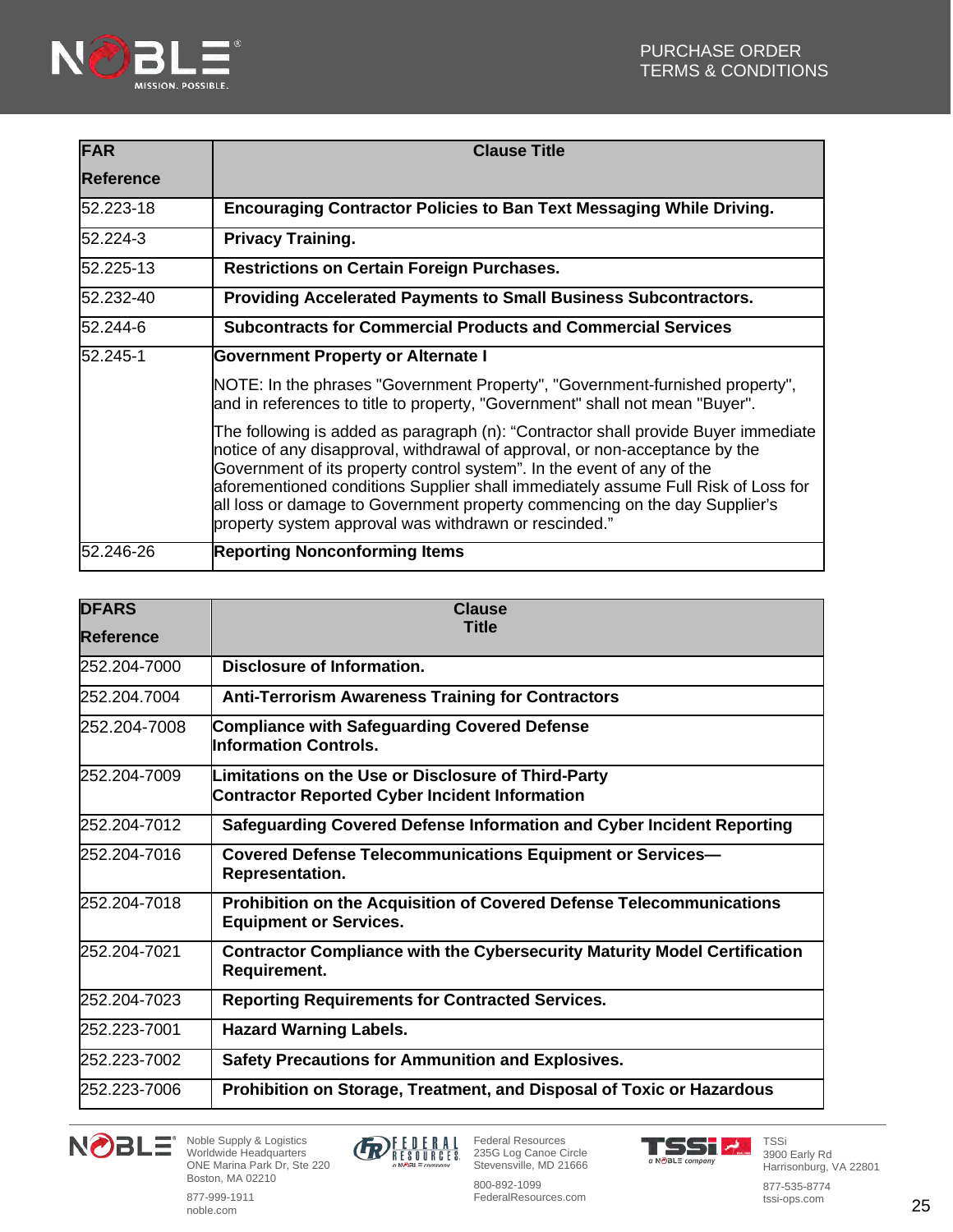

| <b>DFARS</b>     | <b>Clause</b>                                                                                                                                                                                                                                                                                                                                                                                                                                               |
|------------------|-------------------------------------------------------------------------------------------------------------------------------------------------------------------------------------------------------------------------------------------------------------------------------------------------------------------------------------------------------------------------------------------------------------------------------------------------------------|
| <b>Reference</b> | <b>Title</b>                                                                                                                                                                                                                                                                                                                                                                                                                                                |
|                  | <b>Materials.</b>                                                                                                                                                                                                                                                                                                                                                                                                                                           |
| 252.223-7008     | <b>Prohibition of Hexavalent Chromium</b>                                                                                                                                                                                                                                                                                                                                                                                                                   |
| 252.225-7001     | Buy American and Balance of Payments Program.                                                                                                                                                                                                                                                                                                                                                                                                               |
| 252.225-7002     | Qualifying Country Sources as Subcontractors.                                                                                                                                                                                                                                                                                                                                                                                                               |
| 252.225-7007     | Prohibition on Acquisition of Certain Items from Communist Chinese Military<br><b>Companies.</b>                                                                                                                                                                                                                                                                                                                                                            |
| 252.225-7008     | <b>Restriction on Acquisition of Specialty Metals</b>                                                                                                                                                                                                                                                                                                                                                                                                       |
| 252.225-7009     | <b>Restriction on Acquisition of Certain Articles Containing Specialty Metals</b>                                                                                                                                                                                                                                                                                                                                                                           |
|                  | NOTE: Exclude paragraphs (d) and (e)(1); paragraph (c)(6) is hereby deleted.                                                                                                                                                                                                                                                                                                                                                                                |
|                  | NOTE: Upon Supplier notification of noncompliance with the terms of this clause<br>and the provision of specific information related to the source of the noncompliance,<br>Buyer will facilitate management of the allowance for up to 2% otherwise<br>noncompliant specialty metal content in the end item. The 2% minimal content<br>exception does not apply to and cannot be used to exempt specialty metals<br>contained in high performance magnets. |
| 252.225-7010     | <b>Commercial Derivative Military Article-Specialty Metals Compliance</b><br>Certificate.                                                                                                                                                                                                                                                                                                                                                                   |
| 252.225-7012     | <b>Preference for Certain Domestic Commodities</b>                                                                                                                                                                                                                                                                                                                                                                                                          |
| 252.225-7013     | Duty-Free Entry.                                                                                                                                                                                                                                                                                                                                                                                                                                            |
| 252.225-7015     | Restriction on Acquisition of Hand or Measuring Tools                                                                                                                                                                                                                                                                                                                                                                                                       |
| 252.225-7021     | <b>Trade Agreements.</b>                                                                                                                                                                                                                                                                                                                                                                                                                                    |
| 252.225-7027     | Restriction on Contingent Fees for Foreign Military Sales.                                                                                                                                                                                                                                                                                                                                                                                                  |
| 252.225-7028     | <b>Exclusionary Policies and Practices of Foreign Governments.</b>                                                                                                                                                                                                                                                                                                                                                                                          |
| 252.225-7030     | Restriction on Acquisition of Carbon, Alloy, and Armor Steel Plate.                                                                                                                                                                                                                                                                                                                                                                                         |
| 252.225-7036     | Buy American-Free Trade Agreements-Balance of Payments Program.                                                                                                                                                                                                                                                                                                                                                                                             |
| 252.225-7048     | <b>Export-Controlled Items.</b>                                                                                                                                                                                                                                                                                                                                                                                                                             |
| 252.225.7052     | <b>Restriction on Acquisition of Certain Magnets and Tungsten</b>                                                                                                                                                                                                                                                                                                                                                                                           |
| 252.227-7015     | <b>Technical Data--Commercial Items</b>                                                                                                                                                                                                                                                                                                                                                                                                                     |
| 252.227-7037     | Validation of Restrictive Markings on Technical Data                                                                                                                                                                                                                                                                                                                                                                                                        |
| 252.239-7004     | <b>Orders for Facilities and Services.</b>                                                                                                                                                                                                                                                                                                                                                                                                                  |
| 252.239-7007     | <b>Cancellation or Termination of Orders.</b>                                                                                                                                                                                                                                                                                                                                                                                                               |
| 252.239-7010     | <b>Cloud Computing Services</b>                                                                                                                                                                                                                                                                                                                                                                                                                             |
| 252.239-7011     | <b>Special Construction and Equipment Charges.</b>                                                                                                                                                                                                                                                                                                                                                                                                          |





800-892-1099 FederalResources.com



877-535-8774 tssi-ops.com

877-999-1911 noble.com